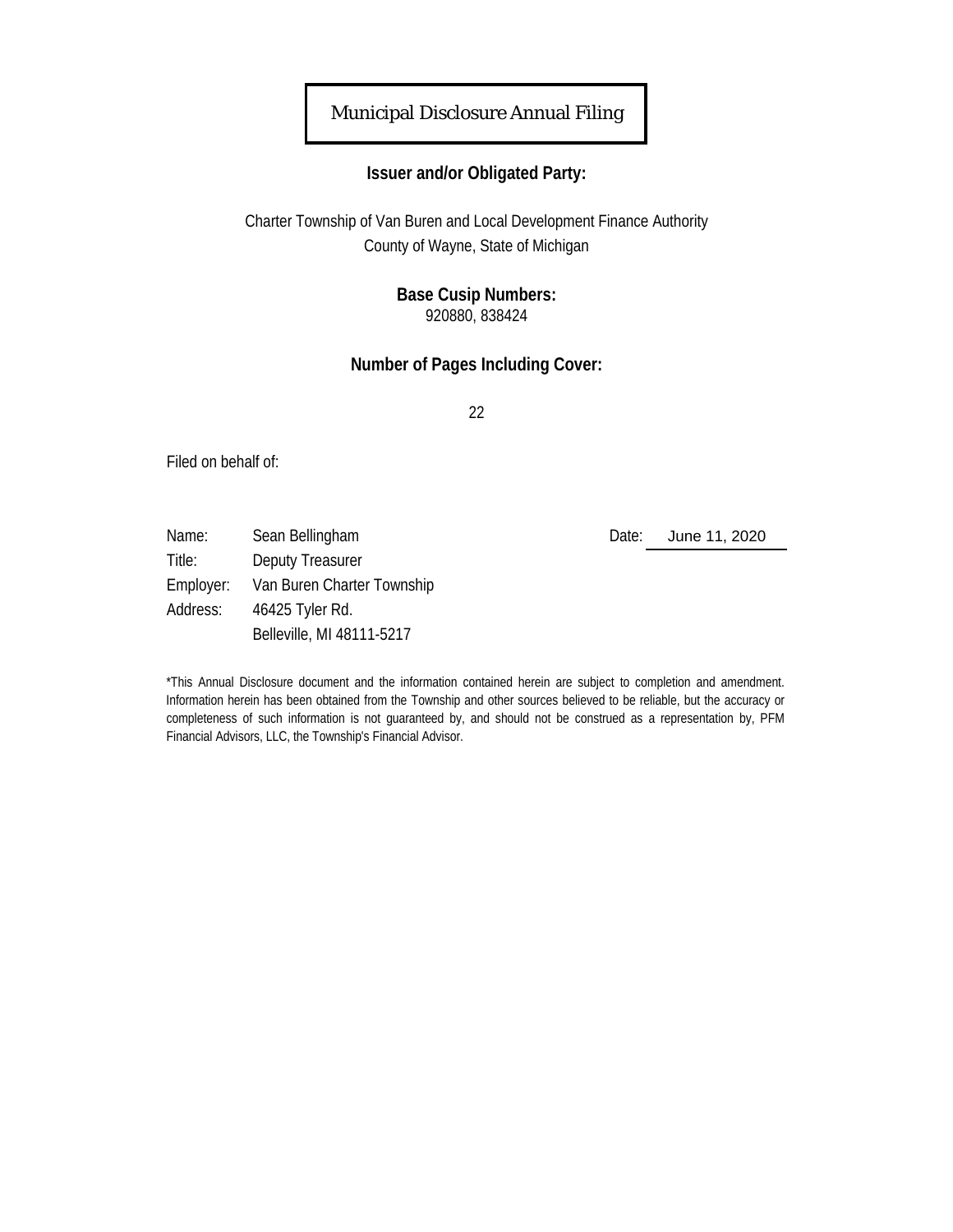Local Development Finance Authority of the Charter Township of Van Buren County of Wayne, State of Michigan

Tax Increment Bonds, Series 2003, dated 08/06/2003, orig. amt. \$28,199,656.35 CUSIP #s: 920880 AJ0 to AQ4 and AW1 to BF7

CUSIP #s: 920880 CQ2 to CN9 and CP4 Tax Increment Revenue Refunding Bonds, Series 2015, dated 09/09/2015, orig. amt. \$12,190,000

2020 Sewage Disposal System Improvement & Refunding Bonds, dated 06/11/2020, orig. amt. \$26,605,000 CUSIP #s 838424, BA6 to BX6, & BP3

> Base CUSIP #s: 920880, 838424 (See above for Issuer and Issue numbers) ANNUAL DISCLOSURE DOCUMENT (Due by June 29 annually; FYE December 31)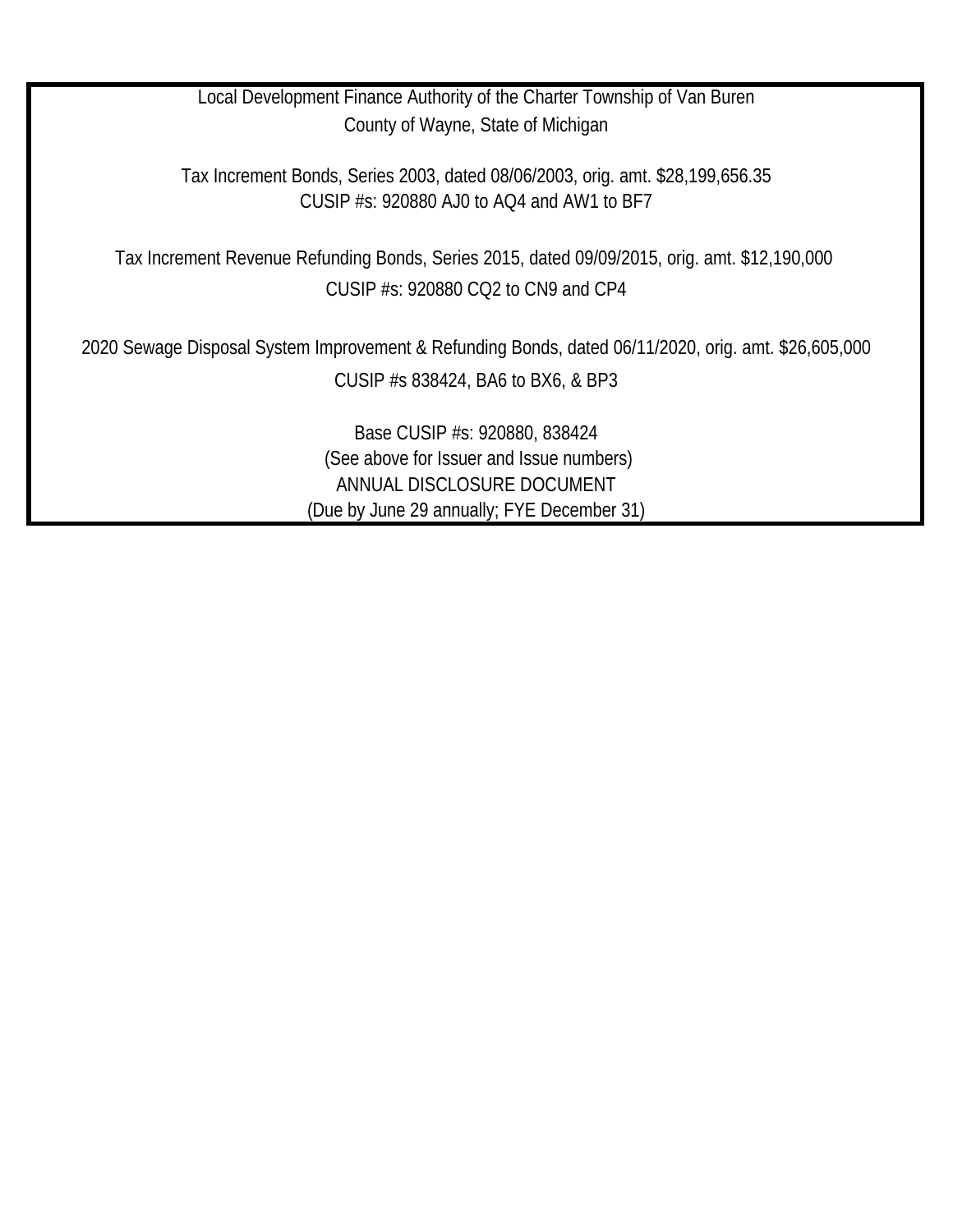| <b>Charter Township of Van Buren</b>                      |                                            |                          |  |  |
|-----------------------------------------------------------|--------------------------------------------|--------------------------|--|--|
| Taxpayer                                                  | Product/Service                            | 2020<br>Taxable<br>Value |  |  |
| Grace Lake, LLC                                           | Office Complex                             | \$34,010,556             |  |  |
| G & I IX Harbour Club Property LLC                        | <b>Apartment Complex</b>                   | 27,171,300               |  |  |
| Costco Wholesale Corporation                              | Retail                                     | 20,234,483               |  |  |
| <b>Bank One</b>                                           | <b>Banking Tech Center</b>                 | 12,465,072               |  |  |
| Occidental Development                                    | Multi-family                               | 18,743,333               |  |  |
| Ashley Crossroads South, LLC                              | Warehouse - Distribution                   | 10,200,475               |  |  |
| <b>Trilogy Residences LLC</b>                             | <b>Apartment Complex</b>                   | 9,878,184                |  |  |
| Van Buren Ind. Invest. LLC                                | Investors                                  | 9,618,561                |  |  |
| ARG CSBLVMI001, LLC                                       | Developer                                  | 9,451,632                |  |  |
| Waste Management                                          | Garbage Dump                               | 7683234                  |  |  |
| <b>TOTALS</b>                                             |                                            | \$159,456,830            |  |  |
| Total 2020 Taxable Value                                  |                                            | \$1,122,120,927          |  |  |
| Total Top 10 Taxpayers as a % of 2020 Total Taxable Value |                                            | 14.21%                   |  |  |
|                                                           | <b>Local Development Finance Authority</b> |                          |  |  |
|                                                           |                                            | 2020<br>Taxable          |  |  |
| Taxpayer                                                  | Product/Service                            | Value                    |  |  |
| Grace Lake, LLC                                           | Office Complex                             | \$34,010,556             |  |  |
| West, Michael & Sharyl                                    | Personal                                   | 94,204                   |  |  |
| Grein, Dale E. & Janice L.                                | Personal                                   | 85,241                   |  |  |
| Haney, Jason & Rachael                                    | Personal                                   | 61,771                   |  |  |
| Visteon Corporation                                       | Automotive Supplier                        | 54,720                   |  |  |
| <b>TOTALS</b>                                             |                                            | \$34,306,492             |  |  |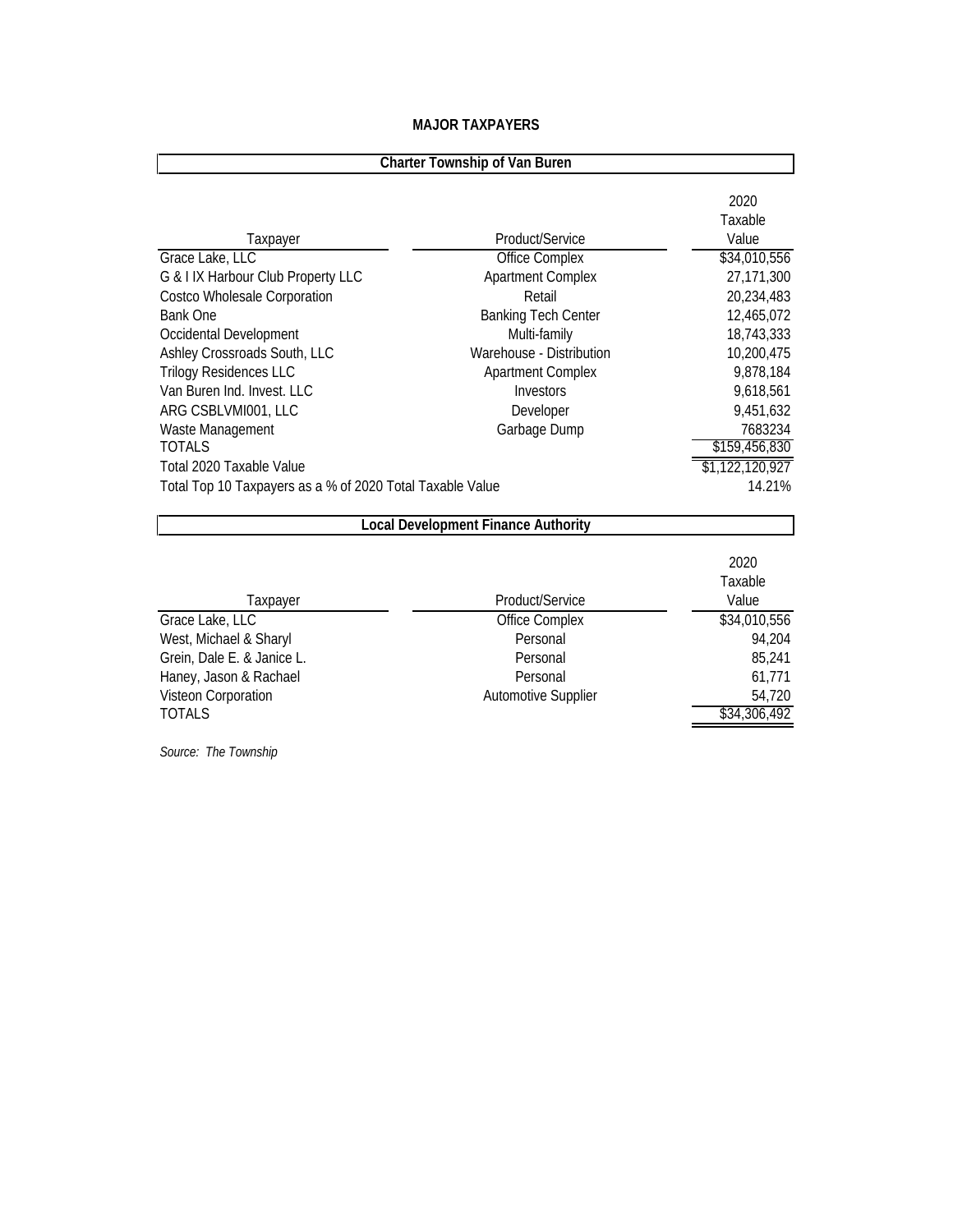#### **MAJOR USERS**

Following is a list of the major users of the South Huron Valley Utility Authority Wastewater Control System within the Township by the 2019 Billable Flow (MG):

|                                      | 2019 Billable Flow  |
|--------------------------------------|---------------------|
|                                      | (Per 1,000 Gallons) |
| G & IX Harbour Club                  | 44,803              |
| Southport                            | 26,848              |
| Chase Bank                           | 18,821              |
| Capital Hills & Presidential Estates | 17,040              |
| <b>BC Belleville Manor Property</b>  | 16,108              |
| <b>Hickory Woods Condos</b>          | 16,001              |
| Van Buren Property LLC               | 15,280              |
| Westlake                             | 13,989              |
| The Parks of Belleville              | 5,550               |
| Maple Leak Gardens/                  | 4,851               |
|                                      |                     |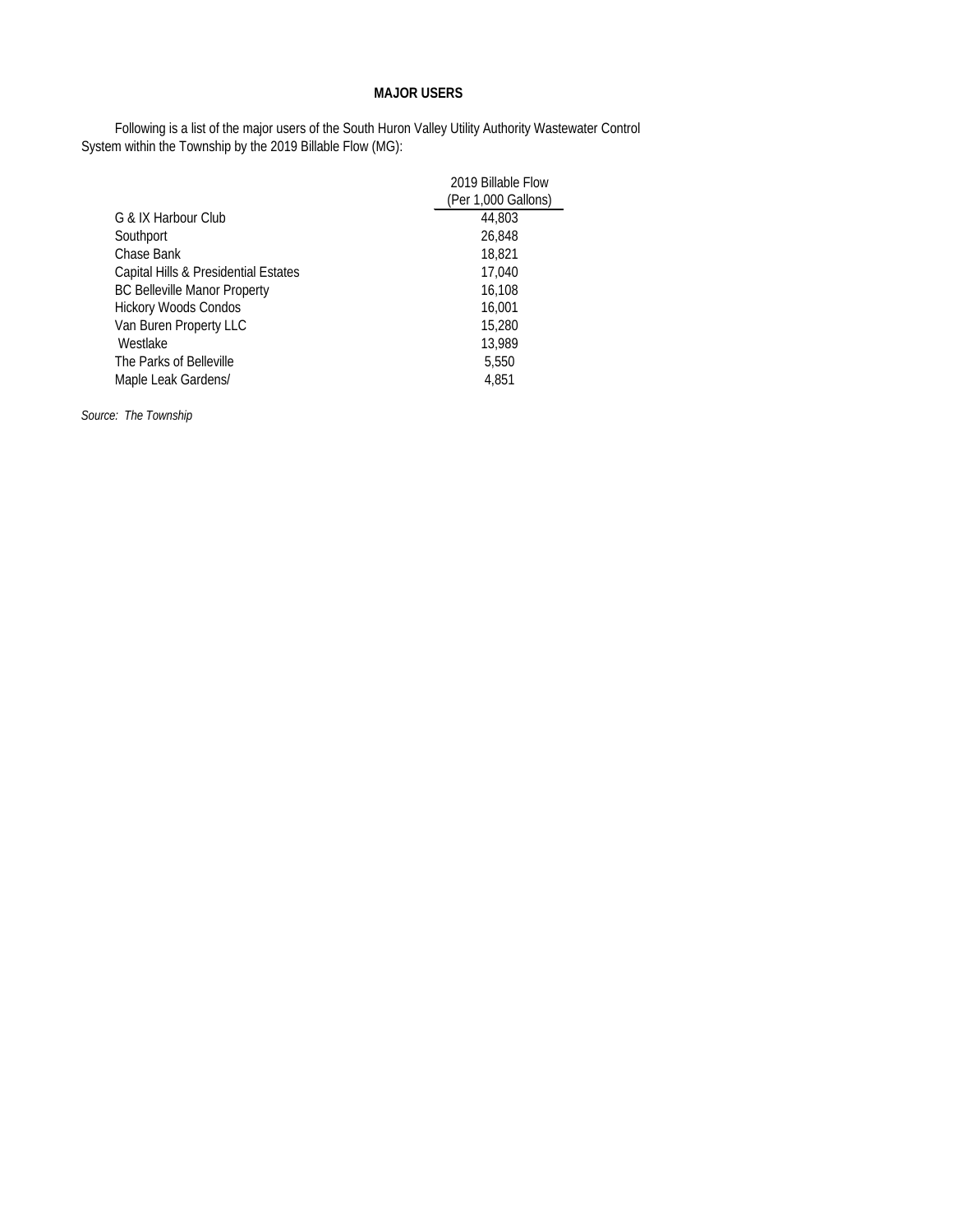#### **LABOR FORCE**

|                        | No. of    | Exp. Date   |
|------------------------|-----------|-------------|
| Employee Group         | Employees | of Contract |
| Police Command         |           | 12/31/21    |
| Police Patrol/Dispatch | 39        | 12/31/21    |
| <b>AFSCME</b>          | 29        | 12/31/21    |
| <b>MAFF</b>            | 31        | 12/31/21    |
| <b>TOTAL</b>           | 110       |             |

The Township has not experienced a strike by any of its bargaining units within the past 10 years.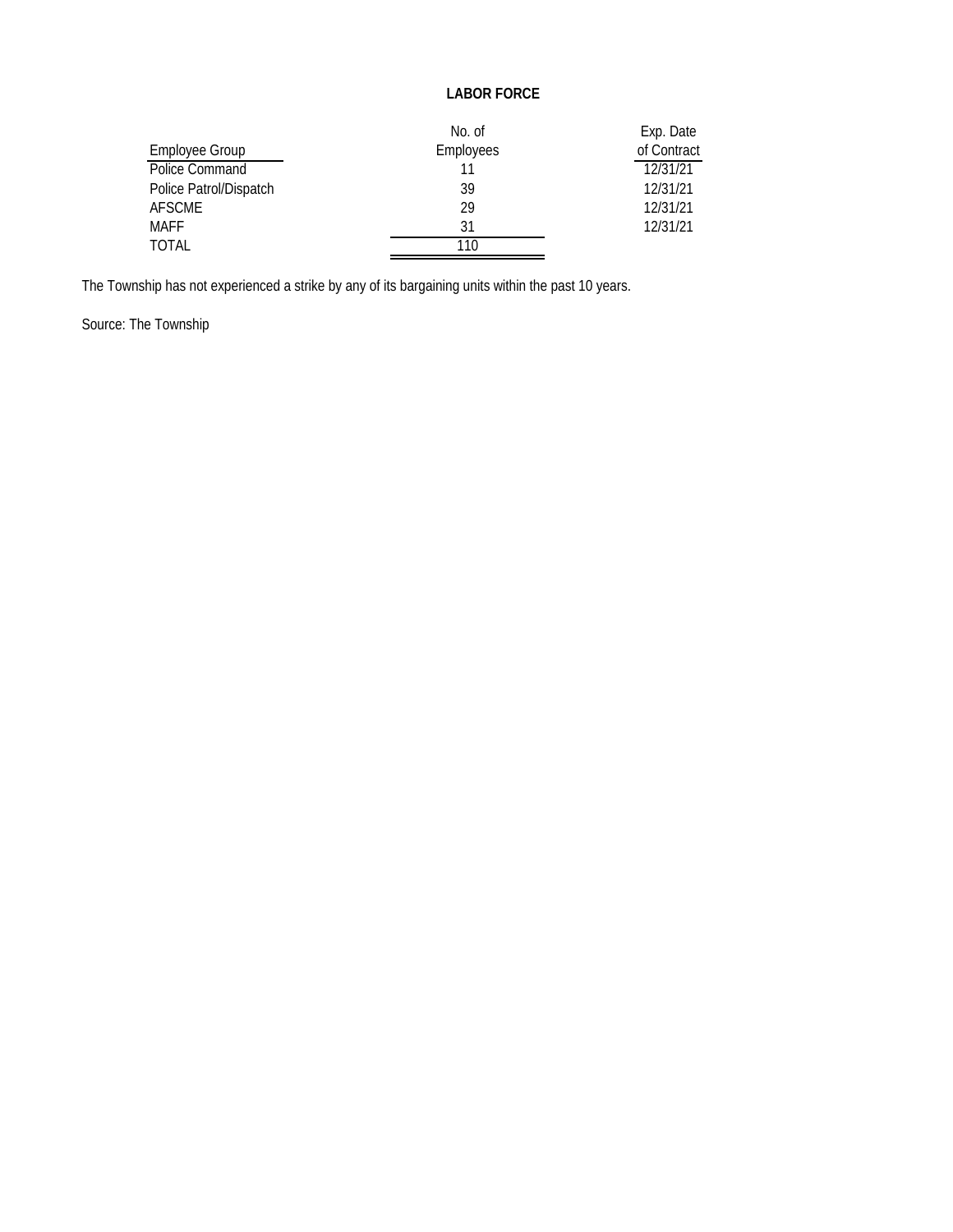#### **TAX RATES - (Per \$1,000 of Valuation)**

| Taxing Jurisdiction                 | 2019    | 2018    | 2017    | 2016    | 2015    |
|-------------------------------------|---------|---------|---------|---------|---------|
| Operating                           | 0.9047  | 0.9047  | 0.9144  | 0.9144  | 0.9144  |
| <b>Public Safety</b>                | 6.4317  | 6.4317  | 6.5000  | 4.0000  | 4.0000  |
| <b>Total Township</b>               | 7.3364  | 7.3364  | 7.4144  | 4.9144  | 4.9144  |
| County of Wayne                     | 7.8220  | 7.5761  | 7.5761  | 7.5761  | 7.5761  |
| County Judgment                     | 0.0000  | 0.0000  | 0.0000  | 0.0000  | 0.9761  |
| <b>HCMA</b>                         | 0.2117  | 0.2129  | 0.2140  | 0.2146  | 0.2146  |
| Wayne County Zoological Auth.       | 0.1000  | 0.1000  | 0.1000  | 0.1000  | 0.1000  |
| Detroit Institute of Art            | 0.2000  | 0.2000  | 0.2000  | 0.2000  | 0.2000  |
| Van Buren School District           |         |         |         |         |         |
| Non-Homestead                       | 18.0000 | 18.0000 | 18.0000 | 17.7822 | 18.0000 |
| Debt                                | 2.9800  | 2.9800  | 2.9800  | 2.9800  | 4.1100  |
| Sinking Fund                        | 0.4911  | 0.4917  | 0.4959  | 0.4972  | 0.0000  |
| <b>State Education Tax</b>          | 6.0000  | 6.0000  | 6.0000  | 6.0000  | 6.0000  |
| Wayne RESA                          | 5.4643  | 5.4643  | 5.4643  | 5.4643  | 3.4643  |
| Wayne County Comm. Coll.            | 3.2408  | 3.2408  | 3.2408  | 3.2408  | 3.2408  |
| <b>Belleville Library Operating</b> | 1.4355  | 1.4355  | 1.4500  | 0.7000  | 0.7000  |
| Belleville Library Debt             | 0.6200  | 0.6400  | 0.7500  | 0.0000  | 0.0000  |
| Parks                               | 0.2459  | 0.2459  | 0.2459  | 0.2459  | 0.2459  |
| <b>Total - Principal Residence</b>  | 36.1477 | 35.9236 | 36.1314 | 32.1333 | 31.7422 |
| Total - Non-Principal Residence     | 54.1477 | 53.9236 | 54.1314 | 49.9155 | 49.7422 |

*Source: The Township and Wayne County Equalization Department.* 

#### **TAX RATE LIMITATIONS**

|                      |            | 2019                   |              |             |               |
|----------------------|------------|------------------------|--------------|-------------|---------------|
|                      | Millage    | Maximum Allowable      | 2019 Millage | 2019 Tax    | Expiration    |
| Purpose              | Authorized | Millage after Rollback | Levied       | Rate Margin | Date of Levy  |
| Operating            | .0000      | 0.9047                 | 0.9047       | 0.0000      | In perpetuity |
| <b>Public Safety</b> | 6.5000     | 6.4317                 | 6.4317       | 0.0000      | 2023          |

The Township may levy taxes in excess of the above limitations pursuant to state law for the following purposes:

|                       |                           | Rate per \$1,000     |
|-----------------------|---------------------------|----------------------|
| Purpose               | Authority                 | of Taxable Value     |
| Police & Fire Pension | Act 345, P.A. of Michigan | Amount required      |
| Requirements          | 1937, as amended          | to make contribution |
|                       |                           |                      |

*Source: The Township and Wayne County Equalization Department.*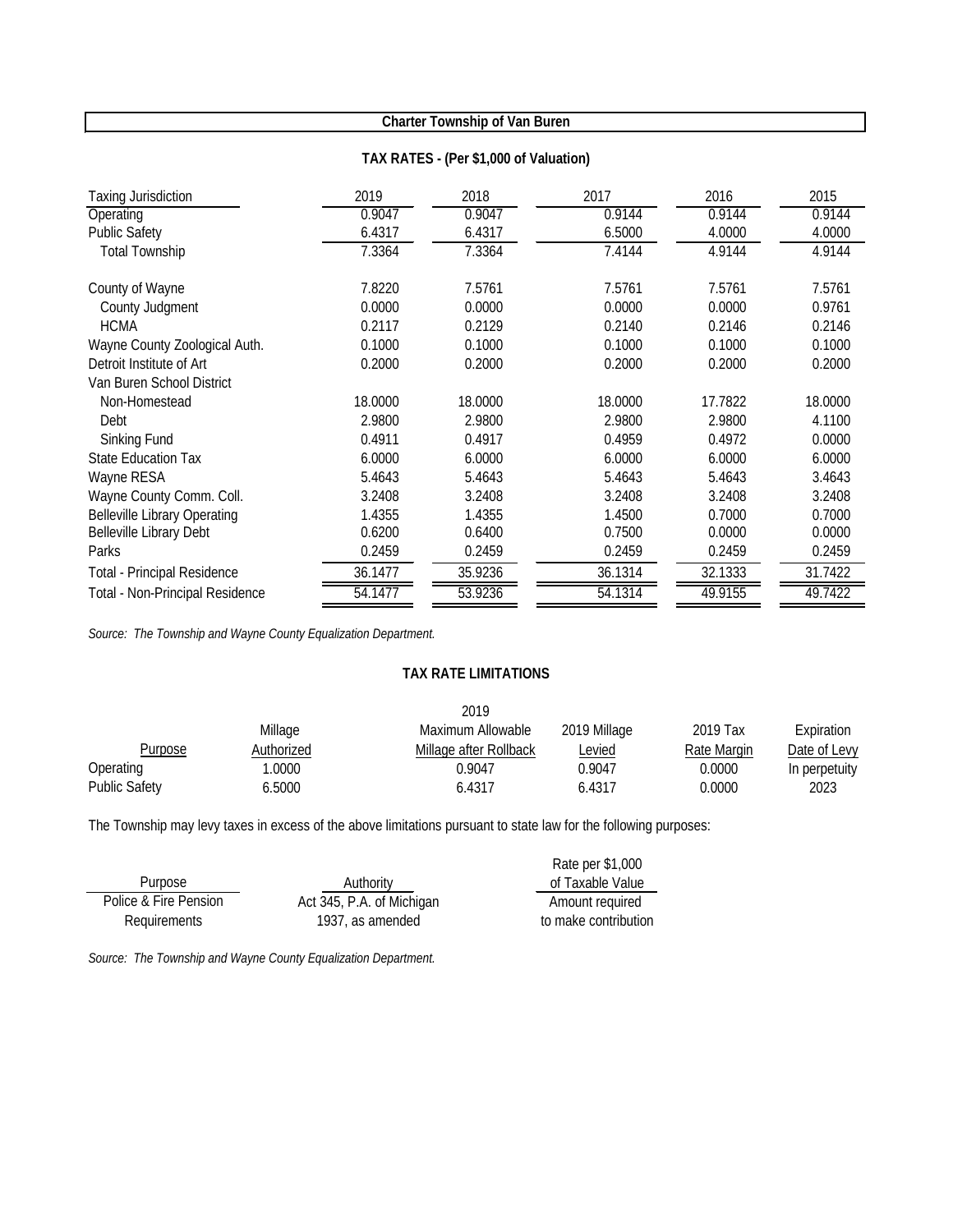## **Local Development Finance Authority**

#### **CAPTURED TAXES AND CAPTURED TAX RATES**

|                                | 2019 Captured Taxes | Captured  |           |         |
|--------------------------------|---------------------|-----------|-----------|---------|
| <b>Taxing Unit</b>             | Summer              | Winter    | Total     | Millage |
| Wayne County                   | \$193,107           | \$33,836  | \$226,943 | 6.6380  |
| Jail                           |                     | 32,072    | 32,072    | 0.9381  |
| <b>HCMA</b>                    |                     | 7,238     | 7.238     | 0.2117  |
| Wayne County Community College |                     | 110,798   | 110,798   | 3.2408  |
| Township                       |                     | 30,930    | 30,930    | 0.9047  |
| <b>Public Safety</b>           |                     | 219,890   | 219,890   | 6.4317  |
| Library                        |                     | 49,078    | 49,078    | 1.4355  |
| Parks                          |                     | 8,407     | 8,407     | 0.2459  |
|                                | \$193,107           | \$492,249 | \$685,356 | 20.0464 |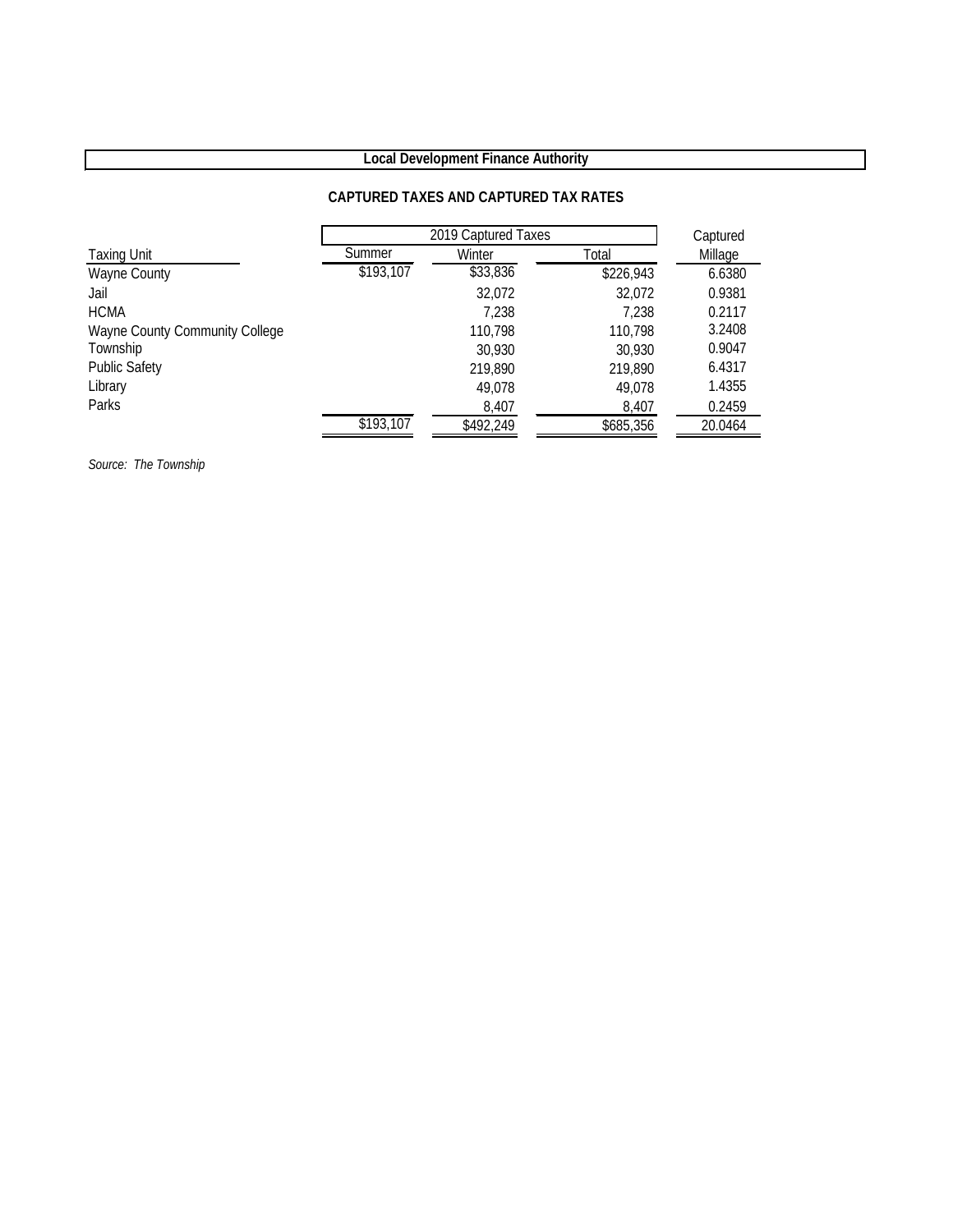## **Local Development Finance Authority**

|      | Ad Valorem<br>Captured | "Equivalent"<br><b>IFT Captured</b> | "Equivalent"<br>Captured | Capture<br>Millage | Total<br>Captured |
|------|------------------------|-------------------------------------|--------------------------|--------------------|-------------------|
| Year | Taxable Value          | Taxable Value <sup>1</sup>          | Taxable Value            | Rate               | Revenue           |
| 2020 | \$34,467,495           | \$21,950                            | \$34,489,445             | 20.0464            | \$691,389 *       |
| 2019 | 34,123,529             | 64,950                              | 34.188.479               | 20.0476            | 685,356           |
| 2018 | 34,278,357             | 139,100                             | 34,417,457               | 20.0476            | 689,987           |
| 2017 | 33,945,740             | 181.700                             | 34,127,440               | 20.1412            | 687,368           |
| 2016 | 23.693.593             | 4,949,200                           | 28.642.793               | 16.8918            | 483,828           |
| 2015 | 26.997.707             | 5,405,700                           | 32,403,407               | 16.8918            | 547.352           |
| 2014 | 20,208,297             | 9,060,200                           | 29,268,497               | 16.8918            | 494,398           |
| 2013 | 20,661,803             | 9,168,750                           | 29,830,553               | 15.8918            | 474.061           |
| 2012 | 9.956.603              | 14.701.449                          | 24.658.052               | 16.1918            | 399,258           |
| 2011 | 10,834,650             | 14,957,650                          | 25,792,300               | 15.9918            | 412,465           |
| 2010 | 7,363,503              | 16,129,500                          | 23,493,003               | 16.2279            | 381,242           |
| 2009 | 14,301,056             | 46,363,300                          | 60.664.356               | 21.0837            | 1,279,029         |

#### **HISTORICAL CAPTURED TAXABLE VALUES**

\* Estimated

<sup>1</sup>IFT values are shown at 50% of actual value due to the parcels being taxed at half rate.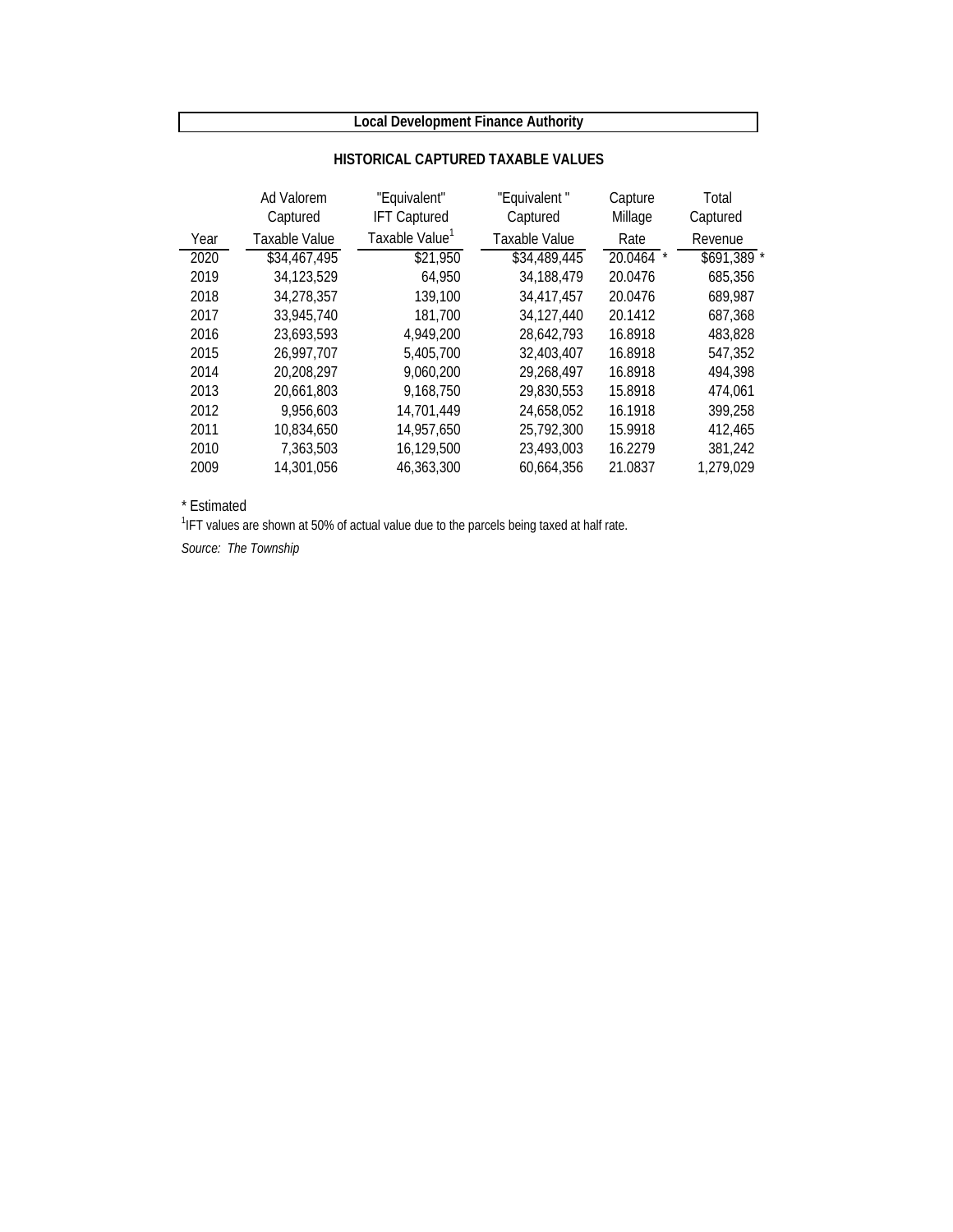| Property<br>Value as<br>of 12/31 | Levy/<br>Valuation<br>Year | Total<br>Taxable<br>Value | Percent<br>Change | <b>State</b><br>Equalized<br>Value | Percent<br>Change |
|----------------------------------|----------------------------|---------------------------|-------------------|------------------------------------|-------------------|
| 2019                             | 2020                       | \$1,122,120,927           | 4.23%             | \$1,327,965,800                    | 0.46%             |
| 2018                             | 2019                       | 1,076,630,697             | 3.44%             | 1,321,888,000                      | 5.80%             |
| 2017                             | 2018                       | 1,040,785,905             | 5.54%             | 1,249,418,800                      | 4.56%             |
| 2016                             | 2017                       | 986,123,655               | 1.71%             | 1,194,894,200                      | 2.99%             |
| 2015                             | 2016                       | 969.499.077               | $-1.03%$          | 1,160,185,200                      | 2.75%             |





| 2020 Taxable Value                                   | \$1,122,120,927 |
|------------------------------------------------------|-----------------|
| Plus: 2020 Equivalent IFT Taxable Value <sup>1</sup> | 21.950          |
| Total 2020 Equivalent Taxable Value                  | \$1.122.142.877 |
| Less: 2020 Captured Taxable Value                    | (34, 489, 445)  |
| Net 2020 Taxable Value                               | \$1,087,653,432 |

<sup>1</sup>IFT values are shown at 50% of actual value due to the parcels being taxed at half rate.

*Source: The Township and Wayne County Equalization Department.*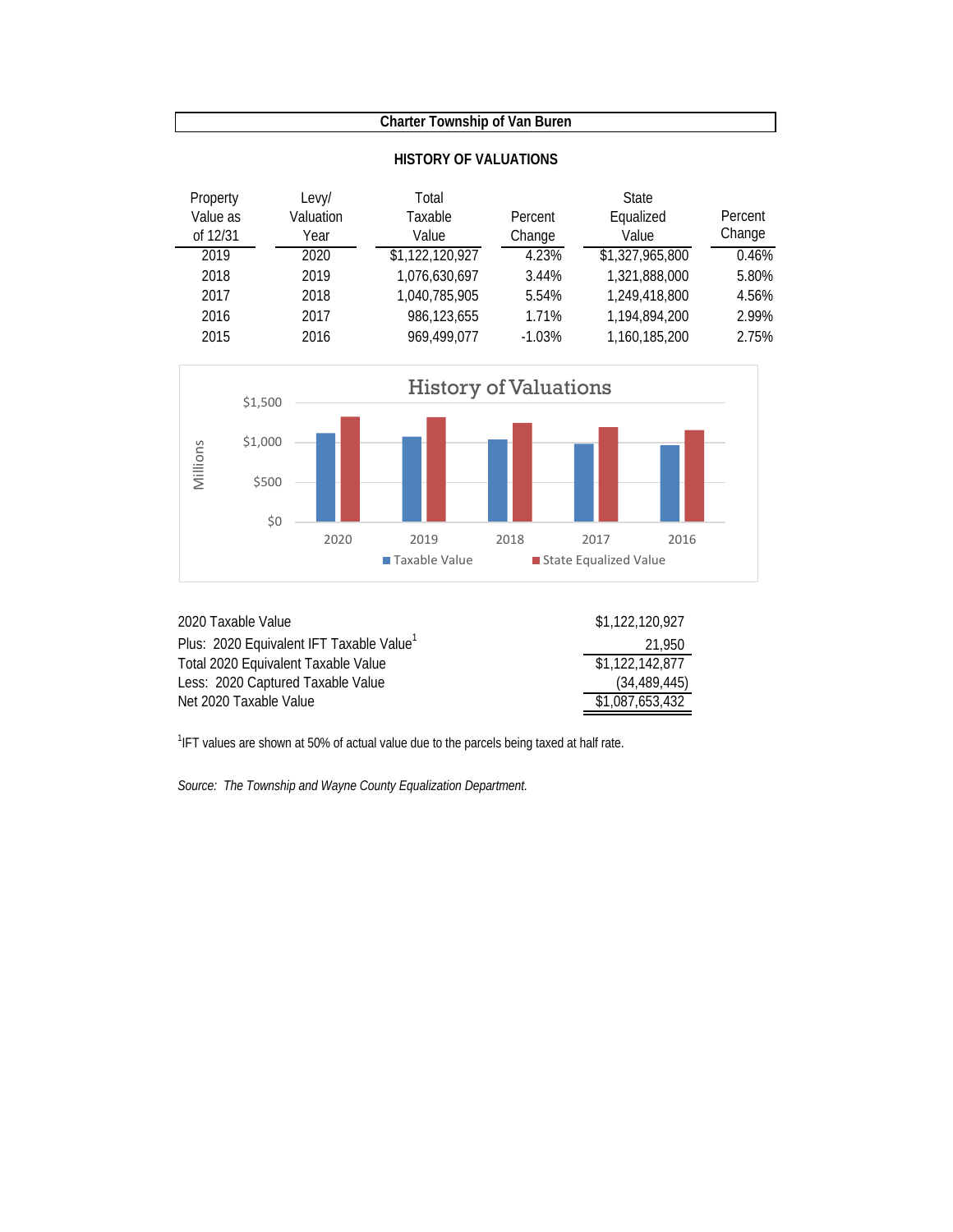#### **TAX LEVIES AND COLLECTIONS**

| Levy | Total       | Collections to March 1, |        | Collections to June 30 |        |
|------|-------------|-------------------------|--------|------------------------|--------|
| Year | Tax Levy    | Year Following Levy     |        | Year Following Levy    |        |
| 2019 | \$7,981,509 | \$7,641,239             | 95.74% | N/A                    |        |
| 2018 | 7,678,687   | 7.347.982               | 95.69% | 7.670.102              | 99.89% |
| 2017 | 7,486,487   | 7,250,563               | 96.85% | 7,473,789              | 99.83% |
| 2016 | 4.816.219   | 4.647.357               | 96.49% | 4.805.871              | 99.79% |
| 2015 | 4,888,400   | 4.715.499               | 96.46% | 4.876.557              | 99.76% |
| 2014 | 4.754.079   | 4.532.299               | 95.33% | 4,728,166              | 99.45% |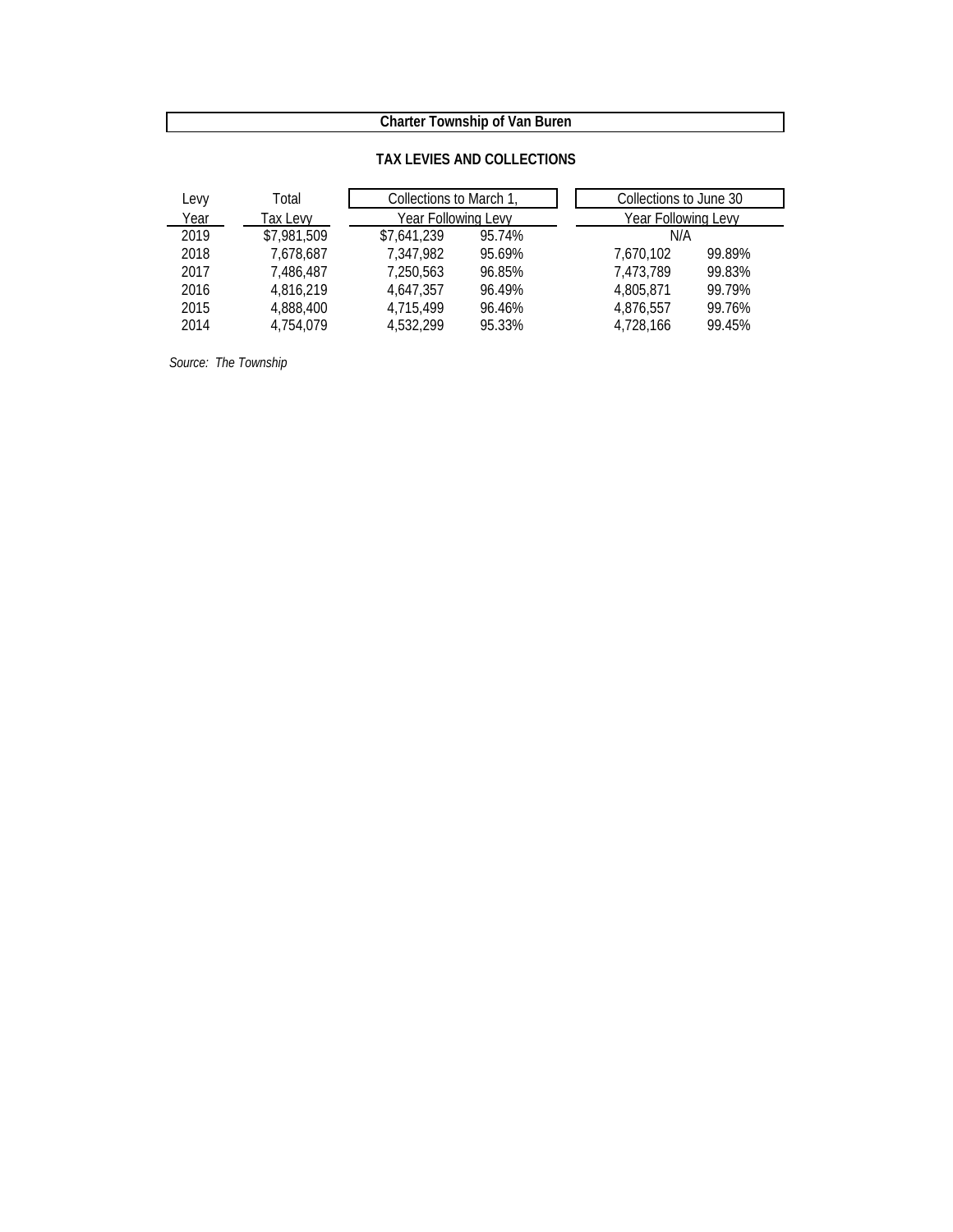#### **REVENUES FROM THE STATE OF MICHIGAN**

| State of Michigan |                       |
|-------------------|-----------------------|
| Fiscal Year Ended | Revenue Sharing       |
| September 30th    | Payments <sup>1</sup> |
| $2020^{(2)}$      | \$2,681,539           |
| 2019              | 2,636,761             |
| 2018              | 2,528,264             |
| 2017              | 2,443,578             |
| 2016              | 2,317,133             |

<sup>1</sup> Amounts do not include state gas and weight tax distributions.

<sup>2</sup>Projected amount which may change based on changes made by the legislature and/or changes in the economy. Updated last on 4/22/20.

*Source: Department of Treasury via website at www.michigan.gov/treasury*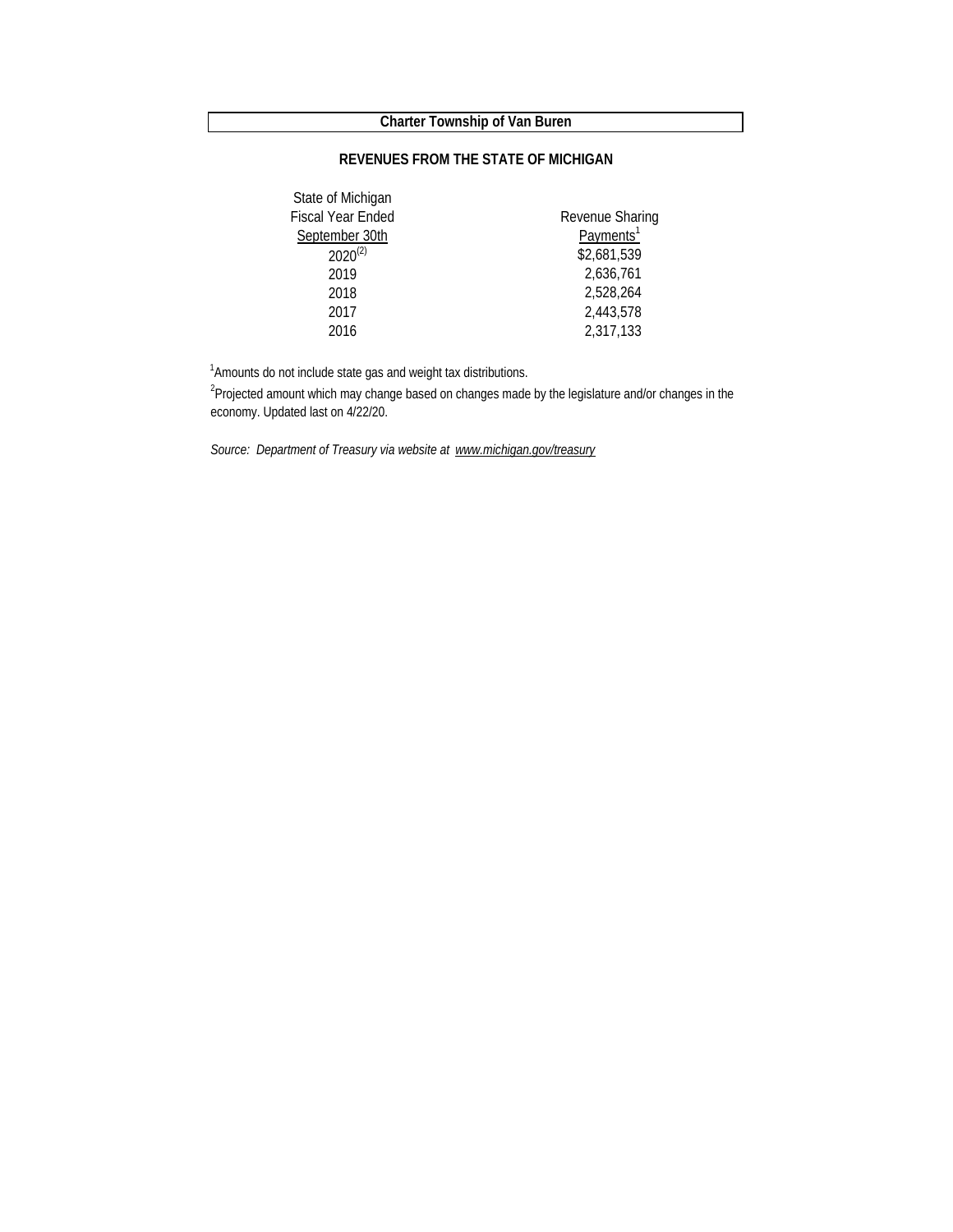#### **PENSION FUND**

#### **Defined Contribution Pension Plan**

The Township provides pension benefits to all of its full-time salaries employees, AFSCME employees, and paid on-call firefighters through a defined contribution plan. In a defined contribution plan, benefits depend solely on amounts contributed to the plan plus investment earnings. Employees are eligible to participate as of the first day of the next month after employment. As established by union or employee contractual agreements, the Township contributes 12 percent of employees' base earnings toward general governmental employees and fires inspectors and 8 percent of employees' gross earnings toward firefighters. In addition, the general government employees contribute a minimum of 5 percent and the firefighters contribute a minimum of 3.5 percent of earnings, with the option of contributing up to 15 percent. In accordance with these requirements, the Township contributed approximately \$530,000 during 2019, and employees contributed approximately \$249,000.

#### **Defined Benefit Pension Plan**

The Township's police command, police officers, and dispatch employees participate in the Michigan Municipal Employees' Retirement System (the "System"), an agent multiple-employer defined benefit pension plan that covers all employees of the Township. The System provides retirement, disability, and death benefits to plan members and their beneficiaries. The obligation to contribute to and maintain the System for these employees was established by negotiation with the Township's competitive bargaining units and arbitrage rulings under Michigan Public Act 312 of 1969 and requires a contribution from the employees of 8.23 percent of gross wages for police patrol/dispatch and 12 percent of gross wages for the police command. Additionally, the Township contributes 12 percent of gross wages for the police patrol/dispatch and 17.12 percent of gross wages for command.

As of December 31, 2019, the following members were covered by the benefit terms:

| Inactive plan members or beneficiaries currently receiving benefits | 12 |
|---------------------------------------------------------------------|----|
| Inactive plan members entitled to but not yet receiving benefits    |    |
| Active plan members                                                 | 49 |
| TOTAL                                                               | 68 |

|                                                    |              | SCHEDULE OF CHANGES IN THE NET PENSION LIABILITY AND RELATED RATIOS |              |              |              |
|----------------------------------------------------|--------------|---------------------------------------------------------------------|--------------|--------------|--------------|
| <b>Total Pension Liability</b>                     | 2018         | 2017                                                                | 2016         | 2015         | 2014         |
| Service Cost                                       | \$555,957    | \$546,860                                                           | \$536,987    | \$497,889    | \$469,564    |
| Interest                                           | 1,522,908    | 1,427,164                                                           | 1,343,274    | 1,231,296    | 1,133,771    |
| <b>Changes in Benefit Terms</b>                    | (63, 174)    | (2,976)                                                             | 75,757       | (96, 341)    |              |
| Difference between expected and actual experience  | 272,526      | (218, 413)                                                          | (401, 887)   | 91,872       |              |
| Changes of assumptions                             |              |                                                                     |              | 611,460      |              |
| Benefit payments including refunds                 | (607, 244)   | (513, 482)                                                          | (507, 411)   | (471,790)    | (398, 961)   |
| Net Change in Total Pension Liability              | 1,680,973    | 1,239,153                                                           | 1,046,720    | 1,864,386    | 1,204,374    |
| <b>Total Pension Liability beginning</b>           | \$19,062,011 | \$17,822,858                                                        | \$16,776,138 | \$14,911,752 | \$13,707,378 |
| <b>Total Pension Liability ending</b>              | \$20,742,984 | \$19,062,011                                                        | \$17,822,858 | \$16,776,138 | \$14,911,752 |
| <b>Plan Fiduciary Net Position</b>                 |              |                                                                     |              |              |              |
| Contributions-employer                             | \$515,299    | \$485,671                                                           | \$430,928    | \$421,629    | \$399,017    |
| Contributions-member                               | 348,293      | 326,677                                                             | 320,935      | 266,708      | 230,467      |
| Net Investment income (loss)                       | (612, 430)   | 1,767,481                                                           | 1,338,647    | (178, 860)   | 683,120      |
| Administrative expense                             | (29, 843)    | (27,903)                                                            | (26, 391)    | (25, 736)    | (25, 213)    |
| Benefit payments including employee refunds        | (607, 244)   | (513, 482)                                                          | (507, 411)   | (471, 790)   | (398, 961)   |
| Net Change in Plan Fiduciary Net Position          | (\$385,925)  | \$2,038,444                                                         | \$1,556,708  | \$11,951     | \$888,430    |
| Plan Fiduciary Net Position beginning of year      | \$15,106,239 | \$13,067,795                                                        | \$11,511,087 | \$11,499,136 | \$10,610,706 |
| Plan Fiduciary Net Position end of year            | \$14,720,314 | \$15,106,239                                                        | \$13,067,795 | \$11,511,087 | \$11,499,136 |
| Township's Net Pension Liability - Ending          | \$6,022,670  | \$3,955,772                                                         | \$4,755,063  | \$5,265,051  | \$3,412,616  |
| Plan Fiduciary Net Position as a percentage of the |              |                                                                     |              |              |              |
| <b>Total Pension Liability</b>                     | 70.97%       | 79.25%                                                              | 73.32%       | 68.62%       | 77.11%       |
| <b>Covered Payroll</b>                             | \$4,104,980  | \$4,582,732                                                         | \$3,559,367  | \$3,518,478  | \$3,242,840  |
| Township's Net Pension Liability as a percentage   |              |                                                                     |              |              |              |
| of covered employee payroll                        | 146.72%      | 86.32%                                                              | 133.59%      | 149.64%      | 105.24%      |
|                                                    |              |                                                                     |              |              |              |

*Source: Audited Financial Statements*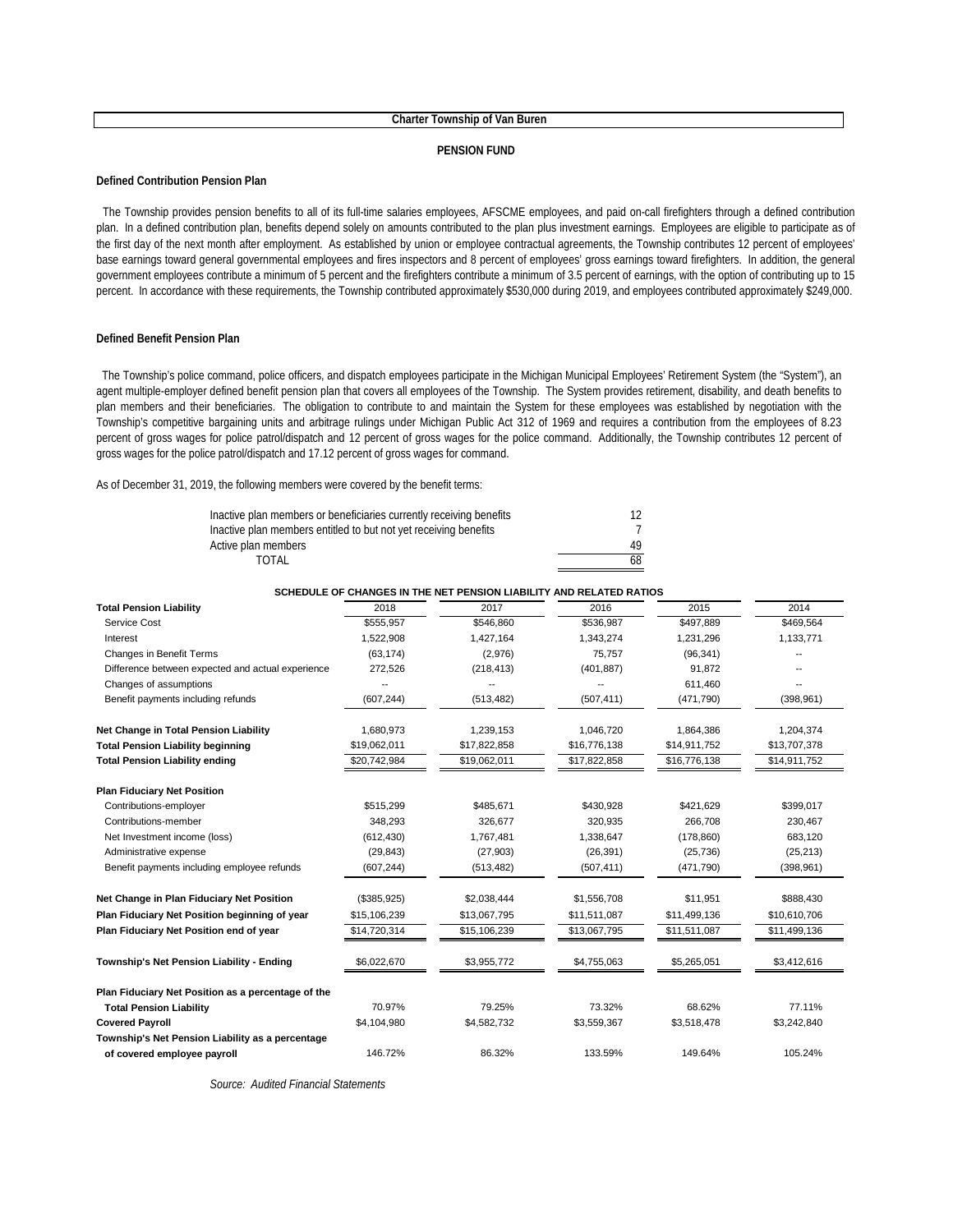|                                                              |             | <b>Charter Township of Van Buren</b>     |             |             |             |
|--------------------------------------------------------------|-------------|------------------------------------------|-------------|-------------|-------------|
|                                                              |             | <b>SCHEDULE OF PENSION CONTRIBUTIONS</b> |             |             |             |
|                                                              | 2019        | 2018                                     | 2017        | 2016        | 2015        |
| <b>Actuarial Determined Contribution</b>                     | \$551,680   | \$515,299                                | \$485,671   | \$430,928   | \$421,629   |
| Contributions in relation to the actuarially                 |             |                                          |             |             |             |
| determined contribution                                      | 551,680     | 515,299                                  | 485,671     | 430,928     | 421,629     |
| Contribution deficiency (excess)                             | \$0         | \$0                                      | \$0         | \$0         | \$0         |
| Covered Employee Payroll                                     | \$4,104,980 | \$3,864,810                              | \$4.582.732 | \$3,559,367 | \$3,518,478 |
| Contributions as a percentage of covered<br>employee payroll | 13.44%      | 13.33%                                   | 10.60%      | 12.11%      | 11.98%      |

*Source: Audited Financial Statements*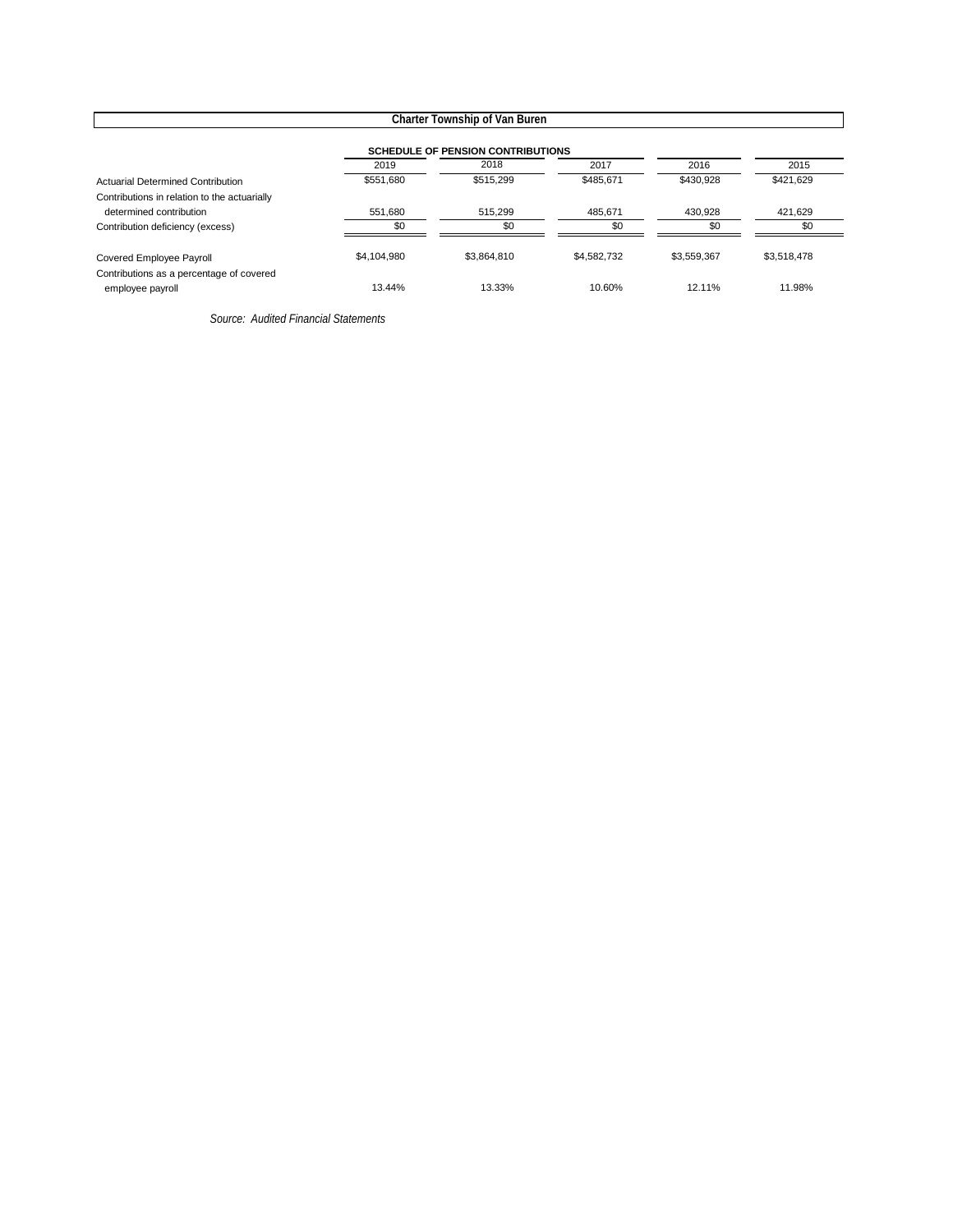#### **OTHER POST-EMPLOYMENT BENEFITS**

The Township provides retiree healthcare benefits to eligible employees and their spouses. This is a single-employer/agent multiple employer defined benefit plan administered by the Township. The benefits are provided under collective bargaining agreements. The Township has no obligation to make contributions in advance of when the insurance premiums are due for payment (in other words, this may be financed on a "pay-as-you-go" basis).

#### **SCHEDULE OF OPEB CONTRIBUTIONS**

|                                             | 2019          | 2018          | 2017          | 2016          | 2015          |
|---------------------------------------------|---------------|---------------|---------------|---------------|---------------|
| Actuarial Determined Contribution           | \$4,175,777   | \$3,819,375   | \$5,396,587   | \$4,719,880   | \$2,248,860   |
| Contributions in relation to the acturially |               |               |               |               |               |
| determined contribution                     | 1.032.794     | 890.138       | 929.253       | 588.462       | 542.702       |
| Contribution deficiency                     | (\$3,142,983) | (\$2,929,237) | (\$4,467,334) | (\$4,131,418) | (\$1,706,158) |

*Source: Audited Financial Statements*

#### **Schedule of Funding Progress**

| Valuation  | <b>Actuarial Value</b> | Actuarial       | Unfunded<br>Actuarial<br>Accrued | Funded |
|------------|------------------------|-----------------|----------------------------------|--------|
|            |                        | Accrued         |                                  |        |
| Date       | of Assets              | Liability (AAL) | Liability (UAAL)                 | Ratio  |
| 12/31/2019 | \$4,507,114            | \$23,056,674    | \$18,549,560                     | 19.5%  |
| 12/31/2018 | 3,271,667              | 23,713,054      | 20.441.387                       | 13.8%  |
| 1/1/2016   | 1.662.860              | 28.477.765      | 26.814.905                       | 5.8%   |
| 12/31/2012 | 849.425                | 22,145,035      | 21,295,610                       | 3.8%   |
| 12/31/2010 | 0                      | 16,298,775      | 16,298,775                       | --     |
| 10/1/2007  |                        | 14,452,109      | 14,452,109                       |        |

*Source: Township's Audited Financial Statements*

As of December 31, 2018, the following members were covered by the benefit terms:

| Inactive plan members of beneficiaries currently receiving benefits |     |
|---------------------------------------------------------------------|-----|
| Active plan members                                                 |     |
| TOTAL                                                               | 139 |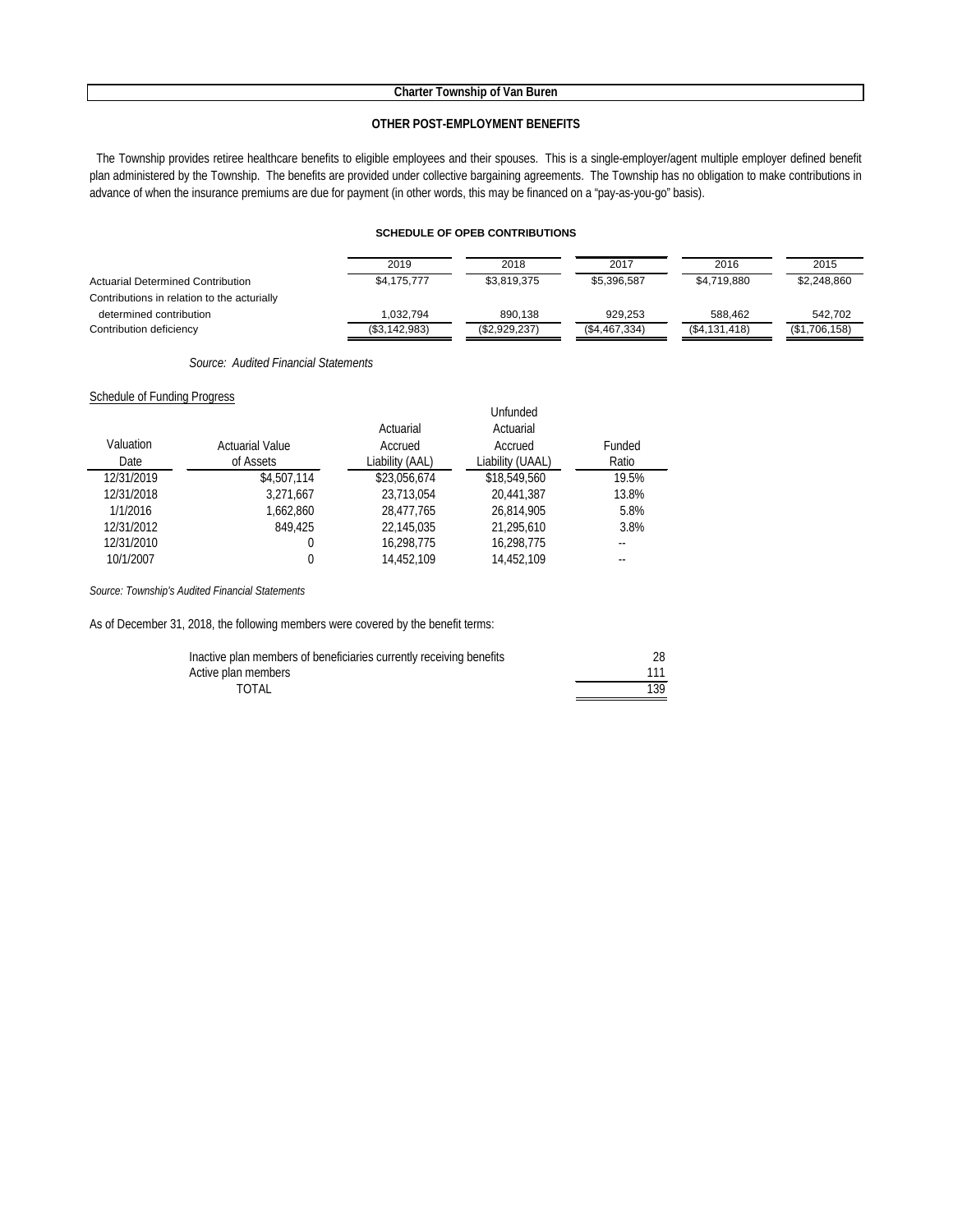| SCHEDULE OF CHANGES IN THE EMPLOYER'S NET OPEB LIABILITY AND RELATED RATIOS |  |  |
|-----------------------------------------------------------------------------|--|--|
|                                                                             |  |  |

| <b>Total OPEB Liability</b>                                                   | 2019         | 2018          | 2017         |
|-------------------------------------------------------------------------------|--------------|---------------|--------------|
| Service Cost                                                                  | \$764,702    | \$604,372     | \$646,037    |
| Interest                                                                      | 1,588,343    | 1,427,456     | 1,308,005    |
| <b>Changes in Benefit Terms</b>                                               |              | (816, 799)    |              |
| Difference between expected and actual experience                             | (88, 912)    | (2,101,999)   |              |
| Changes of assumptions                                                        | (2,538,163)  | (901, 413)    | 470,002      |
| Benefit payments including refunds                                            | (382, 350)   | (365,065)     | (353, 664)   |
| <b>Net Change in Total OPEB Liability</b>                                     | (656, 380)   | (2, 153, 448) | 2,070,380    |
| <b>Total OPEB Liability beginning of year</b>                                 | \$23,713,054 | \$25,866,502  | \$23,796,122 |
| <b>Total OPEB Liability end of year</b>                                       | \$23,056,674 | \$23,713,054  | \$25,866,502 |
| <b>Plan Fiduciary Net Position</b>                                            |              |               |              |
| Contributions-employer                                                        | \$1,032,794  | \$889,335     | \$929,253    |
| Net Investment income (loss)                                                  | 622,211      | (138, 213)    | 346,843      |
| Administrative expenses                                                       | (37, 111)    | (32,059)      |              |
| Benefit payments including refunds                                            | (382, 350)   | (365,065)     | (353, 664)   |
| Other                                                                         | (97)         | 803           | (23, 519)    |
| Net Change in Plan Fiduciary Net Position                                     | \$1,235,447  | \$354,801     | \$898,913    |
| Plan Fiduciary Net Position beginning of                                      | \$3,271,667  | \$2,916,866   | \$2,017,953  |
| voor<br>Plan Fiduciary Net Position end of year                               | \$4,507,114  | \$3,271,667   | \$2,916,866  |
| <b>Net OPEB Liability - Ending</b>                                            | \$18,549,560 | \$20,441,387  | \$22,949,636 |
| <b>Plan Fiduciary Net Position as a percentage</b><br>of Total OPEB Liability | 19.55%       | 13.80%        | 11.28%       |

*Source: Audited Financial Statements*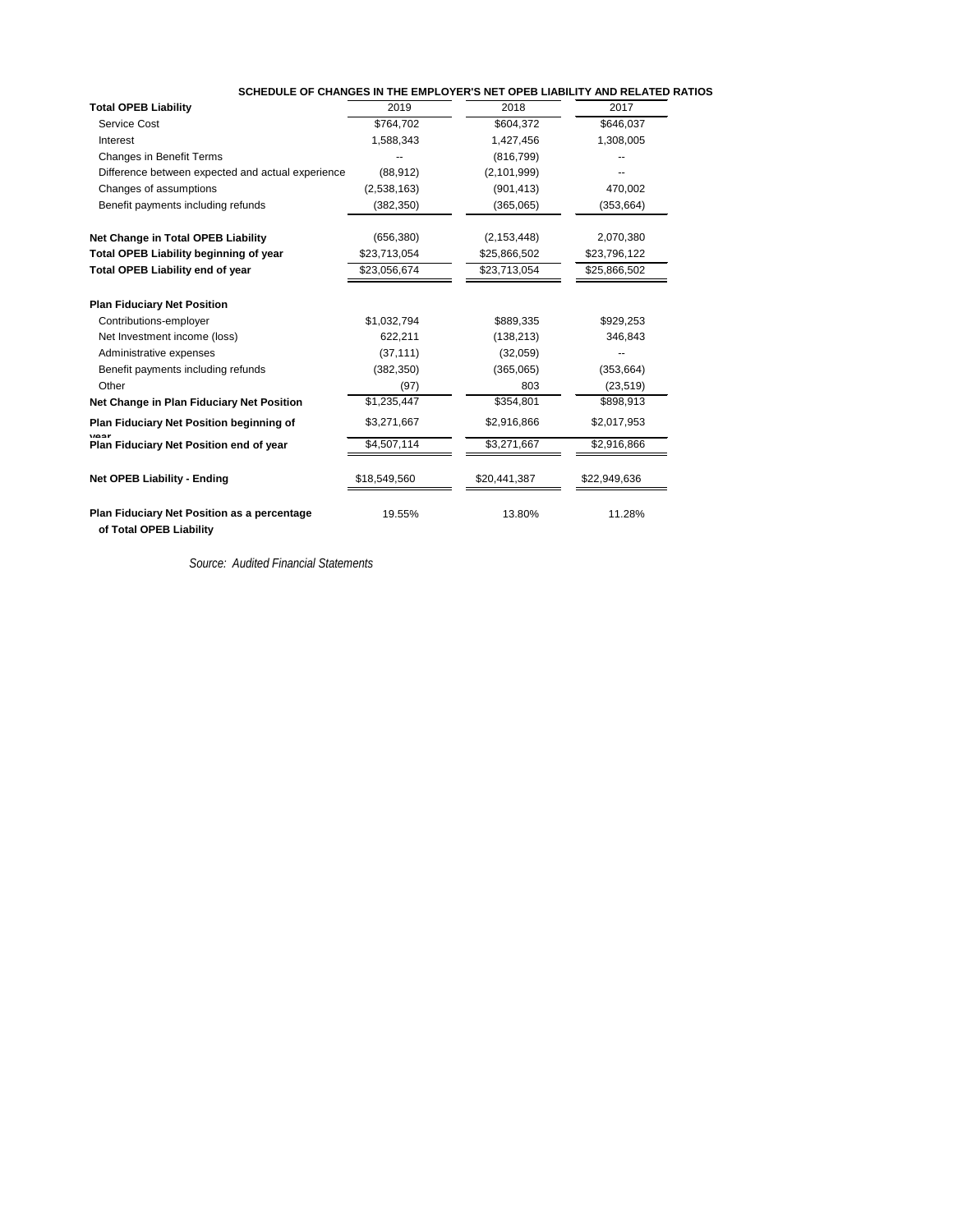#### **As of May 11, 2020 DEBT STATEMENT:**

DIRECT DEBT:

| Dated                    |                                                                  | Final    |             | Principal    |              |
|--------------------------|------------------------------------------------------------------|----------|-------------|--------------|--------------|
| Date                     | Purpose                                                          | Maturity |             | Outstanding  |              |
|                          | <b>General Obligation Bonds</b>                                  |          |             |              |              |
| 12/28/17                 | General Obligation Refunding Bonds, LT                           | 10/01/22 |             | \$1,250,000  |              |
|                          | Revenue Bonds                                                    |          |             |              |              |
| 09/21/06                 | Utilities Water, LT                                              | 10/01/27 | \$5,114,339 |              |              |
| 06/29/09                 | <b>Utilities Water</b>                                           | 10/01/29 | 3,730,000   | 8,844,339    |              |
|                          | <b>Tax Increment Authority Bonds</b>                             |          |             |              |              |
| 08/06/03                 | LDFA, Tax Increment Revenue Bonds, LT                            | 04/01/32 | \$6,590,000 |              |              |
| 11/28/12                 | DDA, Tax Increment Revenue Bonds, No FFC                         | 10/01/32 | 3,485,000   |              |              |
| 06/03/14                 | DDA, Tax Increment Revenue Bonds, No FFC                         | 10/01/32 | 1,895,000   |              |              |
| 07/26/18                 | DDA, Tax Increment Revenue Bonds, Series 2018                    | 10/01/38 | 1,895,000   |              |              |
| 09/09/15                 | LDFA, Tax Increment Revenue Bonds, Refunding LT                  | 10/01/31 | 9,370,000   | 23,235,000   | \$33,329,339 |
|                          | Share of County-Issued Bonds <sup>1</sup>                        |          |             |              |              |
| 09/30/97                 | SRF 5117-24, Downriver #7, Sewer                                 | 10/01/20 | 5,205       |              |              |
| 09/29/98                 | SRF 5117-25, Downriver #8, Sewer                                 | 10/01/20 | 4,451       |              |              |
| 03/30/00                 | SRF 5117-34, Downriver Ser. 11, Sewer                            | 04/01/21 | 7,232       |              |              |
| 09/22/05                 | SRF 5217-01, Downriver Water                                     | 10/01/26 | 32,580      |              |              |
| 08/03/07                 | Series 2007B, Downriver Sewer                                    | 12/01/27 | 59,368      |              |              |
| 09/29/08                 | SRF 5217-02, Downriver Sewer                                     | 10/01/29 | 43,994      |              |              |
| 09/29/08                 | SRF 5217-03, Downriver Sewer                                     | 10/01/30 | 115,327     |              |              |
| 09/29/08                 | SRF 5217-05, Downriver Sewer                                     | 04/01/29 | 39,960      |              |              |
| 09/29/08                 | SRF 5217-04, Downriver Sewer                                     | 04/01/30 | 122,400     |              |              |
| 09/23/11                 | SRF 5217-15 Downriver Sewer                                      | 04/01/33 | 179,280     |              |              |
| 09/17/13                 | SRF 5419-01, Downriver Sewer                                     | 04/01/35 | 169,102     |              |              |
| 09/24/13                 | Utilities Drainage                                               | 06/01/23 | 39,560      | 818,459      |              |
|                          | Share of South Huron Valley Utility Authority Bonds <sup>1</sup> |          |             |              |              |
| 09/29/98                 | <b>SRF Plant Expansion</b>                                       | 10/01/20 | \$476,221   |              |              |
| 06/24/11                 | MFA, Sewer Improvements                                          | 04/01/31 | 315,362     | 791,583      |              |
| <b>TOTAL DIRECT DEBT</b> |                                                                  |          |             | \$34,939,381 |              |
|                          | Less: Revenue Bonds                                              |          |             | 8,844,339    |              |
|                          | No Full Faith and Credit Bonds                                   |          |             | 5,380,000    |              |
|                          | Self-Supporting Bonds <sup>1</sup>                               |          |             | 1,610,042    |              |
| NET DIRECT DEBT          |                                                                  |          |             | \$19,105,000 |              |
|                          | $\alpha$ if $\alpha$ is about $\alpha$ is the set $\alpha$       |          |             |              |              |

<sup>1</sup>Self-Supporting Bonds are Bonds sold to finance a project whose revenues will be used to pay off the interest and principal on that bond.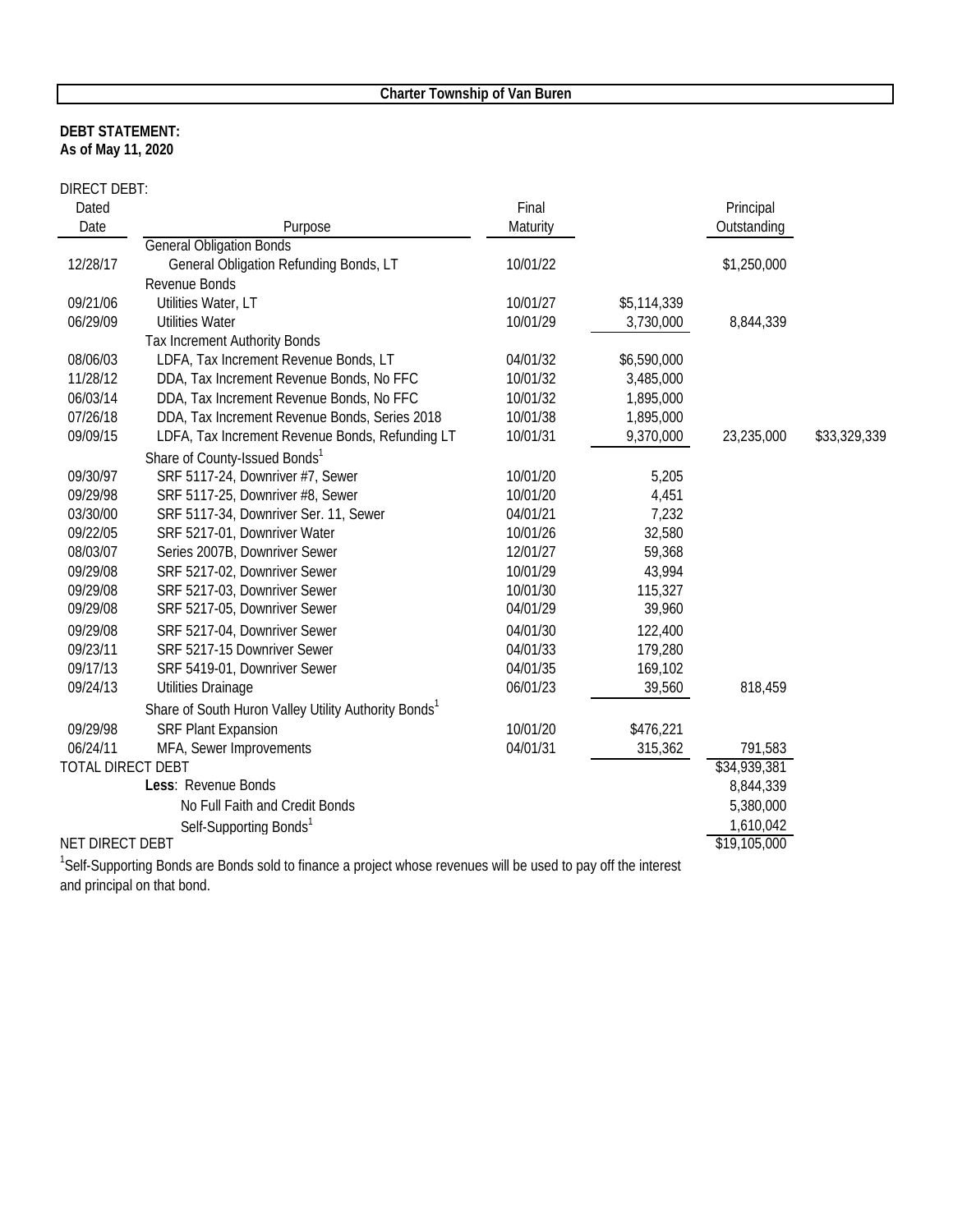#### **LEGAL DEBT MARGIN:**

| 2020 State Equalized Value             |              | \$1,327,965,800 |
|----------------------------------------|--------------|-----------------|
| Legal Debt Limit - 10% of SEV          |              | 132,796,580     |
| <b>Total Bonded Debt Outstanding</b>   | \$34,939,381 |                 |
| Less: Revenue Bonds                    | 8.844.339    |                 |
| Less: No Full Faith and Credit Bonds   | 5,380,000    |                 |
| Net Amount Subject to Legal Debt Limit |              | \$20,715,042    |
| LEGAL DEBT MARGIN AVAILABLE            |              | \$112,081,538   |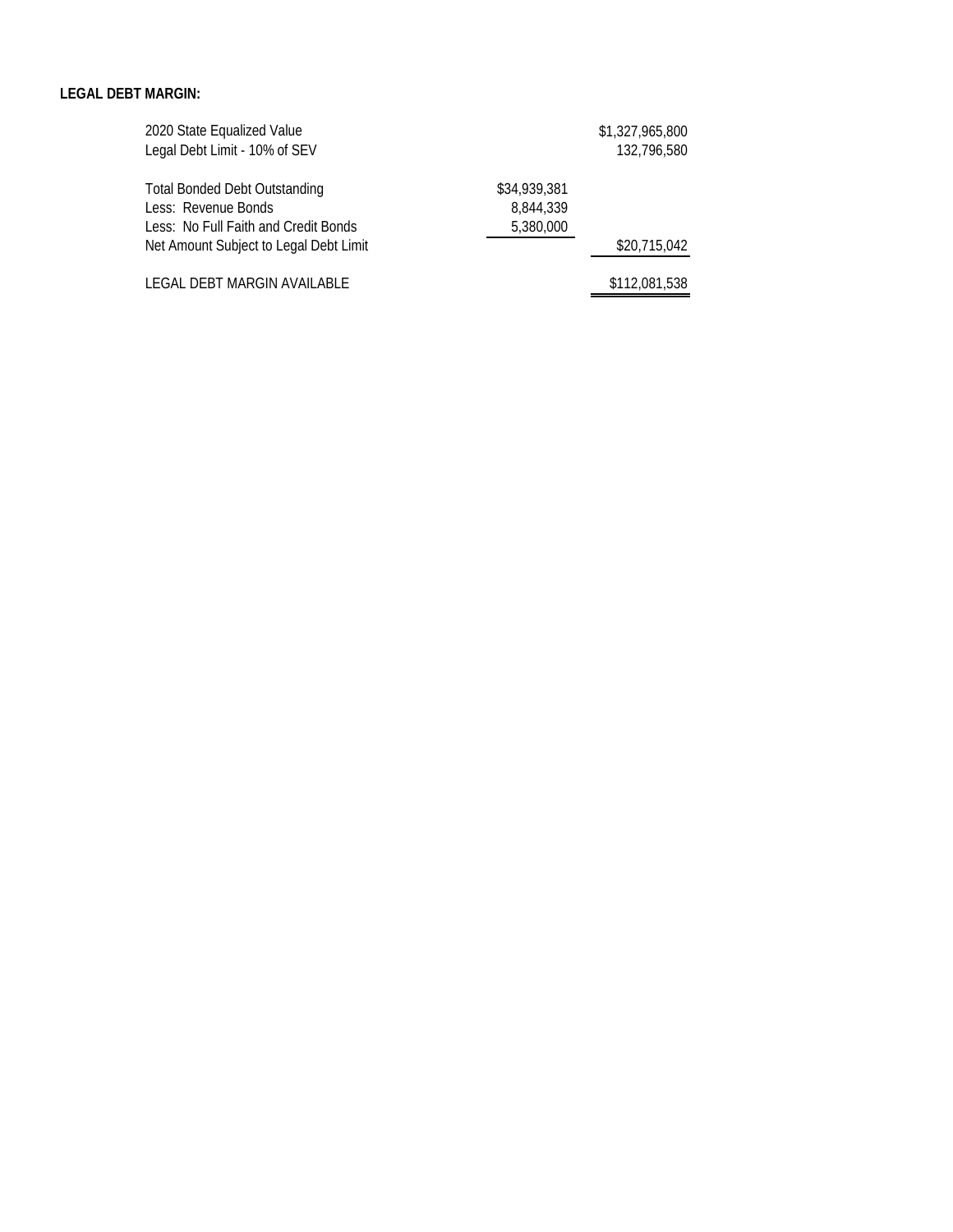| Employer                                                    | <b>Product or Service</b>         | Approx. No.<br>of Employees |
|-------------------------------------------------------------|-----------------------------------|-----------------------------|
| Within the Township and City of Belleville (150+ employees) |                                   |                             |
| <b>L&amp;W Engineering</b>                                  | <b>Metal Stamping</b>             | 675                         |
| Visteon Corp (HQ)                                           | Headquarters, Vehicle Electronics | 500                         |
| Neapco Holdings, LLC (HQ)                                   | Universal Joints & Components     | 480                         |
| Wellington Industries, Inc. (HQ)                            | Metal Stamping & Assemblies       | 300                         |
| Meijer                                                      | Retail                            | 300                         |
| Huron Valley Steel Corp.                                    | <b>Metal Recycling</b>            | 250                         |
| Walmart                                                     | Retail                            | 250                         |
| Die Services International, LLC                             | Sheet Metal Stamping              | 160                         |
| Bayloff Die & Machine Co.                                   | <b>Steel Fabrication</b>          | 150                         |
| Wayne County (5,981+ employees)                             |                                   |                             |
| Ford Motor Company                                          | Automotive                        | 42,740                      |
| Rock Ventures                                               | Investment & Real Estate          | 17,819                      |
| <b>Beaumont Health</b>                                      | Health Care System                | 9,096                       |
| City of Detroit                                             | Government                        | 9,565                       |
| <b>Detroit Medical Center</b>                               | Health Care System                | 8,738                       |
| Henry Ford Health System                                    | Health Care System                | 10,008                      |
| Ilitch Companies                                            | Food, Sports & Entertainment      | 6,740                       |
| U.S. Government                                             | Government                        | 6,279                       |
| General Motors Co.                                          | Automotive Manufacturer           | 5,932                       |
| Detroit Public Schools                                      | Education                         | 5,700                       |
| <b>FCA US LLC</b>                                           | Automotive Manufacturer           | 5,778                       |

#### **LARGEST EMPLOYERS**

*Source: 2018 Michigan Manufacturers Directory, Economic Development Corp, 2018 Crain's Book of Lists & Manta online.*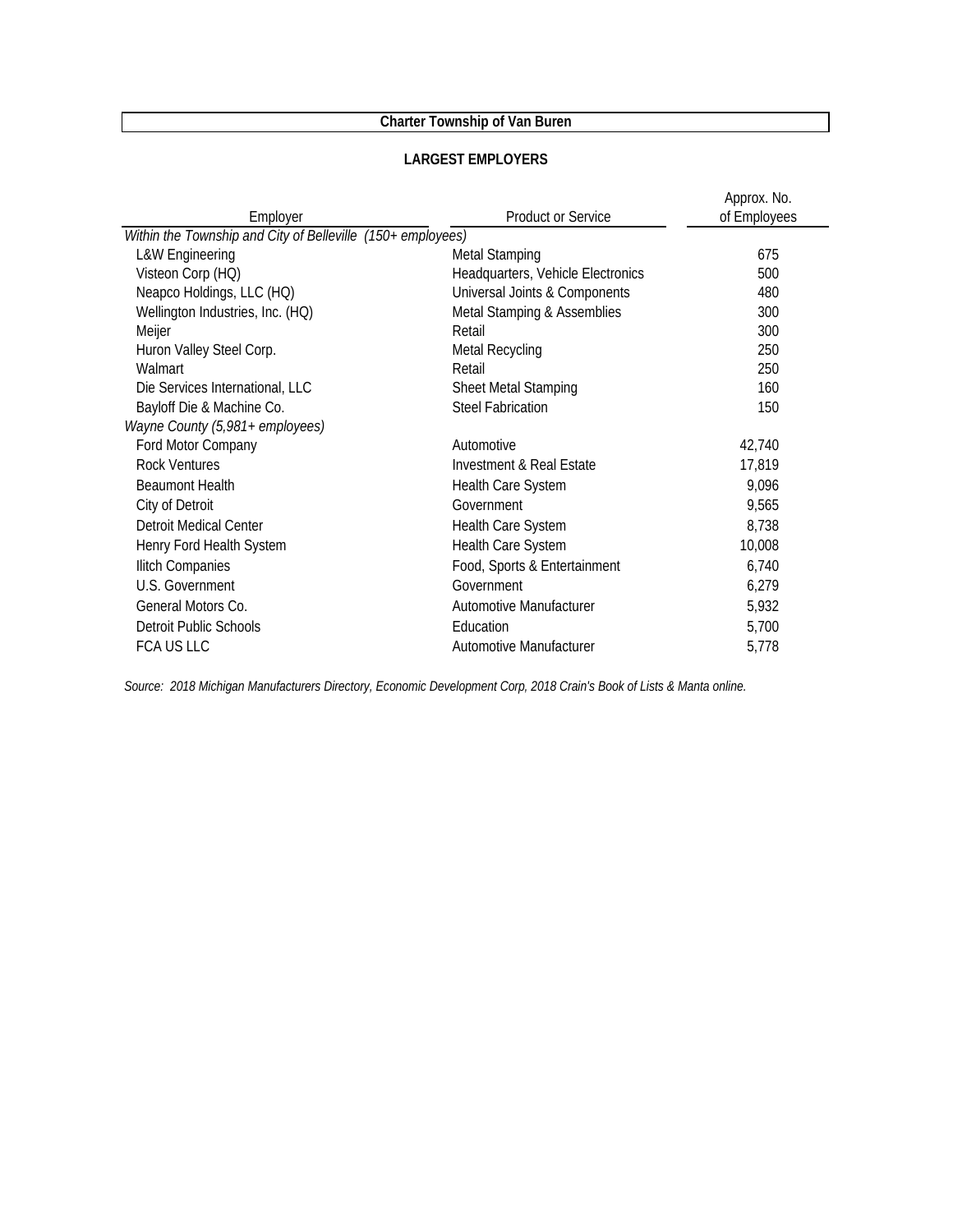# **Charter Township of Van Buren LDFA Fund Budget**

|                                         | As Proposed      |  |
|-----------------------------------------|------------------|--|
|                                         | 2020             |  |
| Revenue:                                |                  |  |
| <b>Property Tax Capture</b>             | \$685,000        |  |
| Local Comm Stabilization Approp.        | 75,000           |  |
| Interest Income                         | 0                |  |
| <b>Total Revenue</b>                    | \$760,000        |  |
| Expenditures:                           |                  |  |
| <b>Director Salary</b>                  | \$2,000          |  |
| Secretary                               | 2,000            |  |
| Employee Wages - Administrative         | 3,000            |  |
| <b>Allocated Fringes</b>                | 1,000            |  |
| Auditing/Accounting                     | 5,000            |  |
| <b>Attorney Fees</b>                    | 50,000           |  |
| Consultant                              | 1,000            |  |
| Other                                   | 2,000            |  |
| <b>Bond Issuence Costs</b>              | 0                |  |
| <b>Bond Principal Payment</b>           | 1,970,000        |  |
| Interest Expense                        | 411,206          |  |
| <b>Handling Fees</b>                    | 500              |  |
| <b>Total Expenditures</b>               | \$2,447,706      |  |
| Net Income (Expense)                    | (\$1,687,706)    |  |
| <b>Beginning Fund Balance</b>           | (\$561,493)      |  |
| <b>Excess of Revenues over Expenses</b> | (1,687,706)      |  |
| <b>Fund Balance (Deficit)</b>           | $($ \$2,249,199) |  |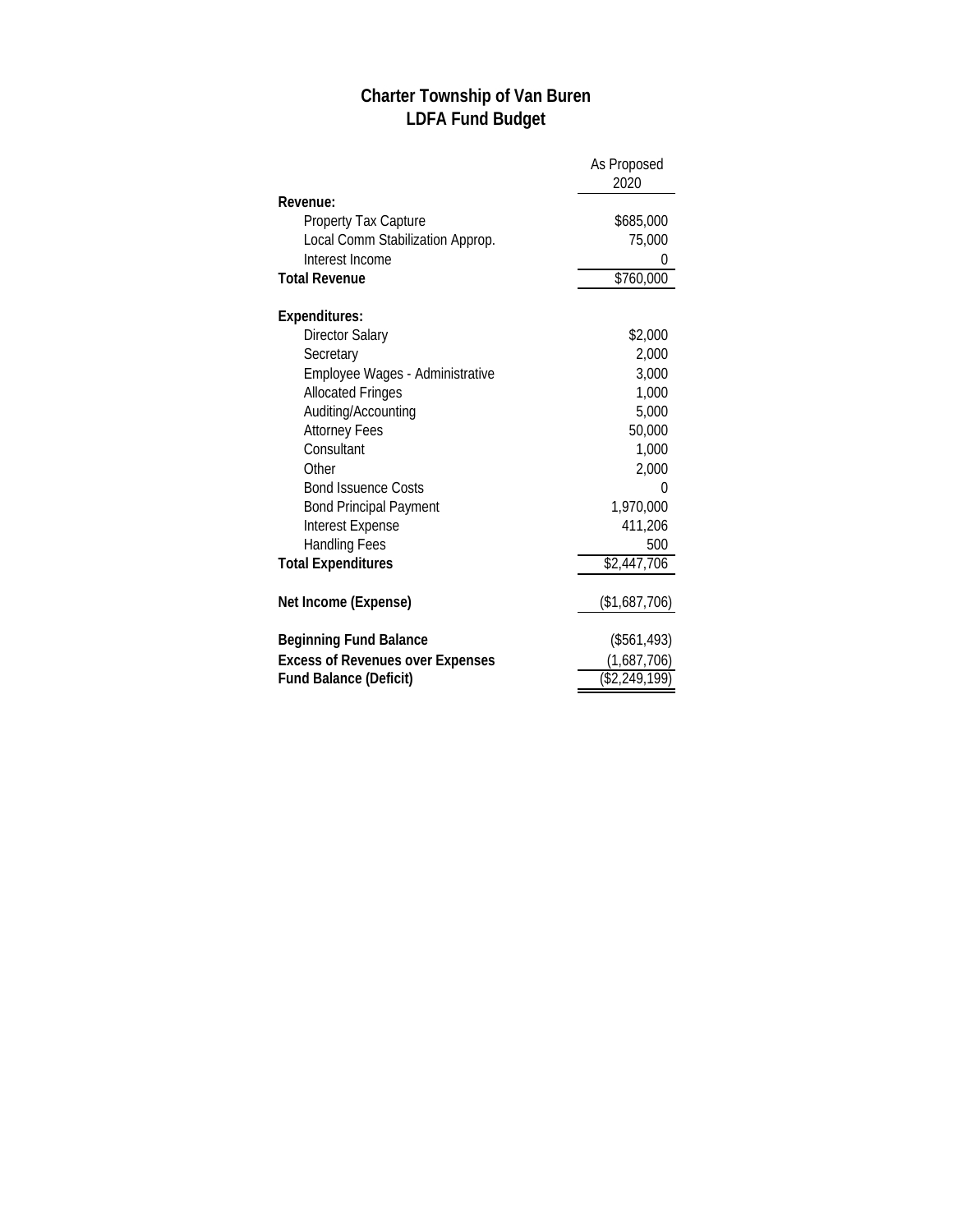## **Charter Township of Van Buren General Fund Budget**

|                                              | As Proposed<br>2020  |
|----------------------------------------------|----------------------|
| Revenue:                                     |                      |
| <b>Current Property Taxes</b>                | \$860,000            |
| Delinquent Personal Property Taxes           | 1,500                |
| <b>Public Safety</b>                         | 6,150,000            |
| <b>Interest and Penalties</b>                | 5,000                |
| Licenses & Permits                           | 756,800              |
| <b>State Shared Revenue</b>                  | 2,852,000            |
| <b>Services</b>                              | 1,530,254            |
| <b>Fines &amp; Costs</b>                     | 1,110,000            |
| Miscellaneous                                | 1,200,367            |
| Transfers:                                   |                      |
| From Landfill Fund                           | 2,300,000            |
| From E-911 Fund                              | 160,000              |
| <b>Total Revenue &amp; Transfers</b>         | \$16,925,921         |
|                                              |                      |
| Expenditures:                                |                      |
| Township Board                               | \$363,923            |
| Supervisor's Office                          | 368,797              |
| Election                                     | 239,500              |
| Accounting                                   | 55,000               |
| <b>Attorney Fees</b>                         | 240,000              |
| Clerk's Office                               | 423,026              |
| <b>IT Department</b>                         | 415,245              |
| Assessing                                    | 232,942              |
| <b>General Office</b>                        | 105,300              |
| Treasurer's Office                           | 368,287              |
| <b>Building and Grounds</b>                  | 1,898,925            |
| Cemetery                                     | 79,650               |
| Police Department                            | 6,362,845            |
| Dispatch                                     | 847,458              |
| Ordinance/Animal Control                     |                      |
|                                              | 245,076<br>2,157,367 |
| <b>Fire Department</b>                       |                      |
| Planning/Building Department                 | 908,816              |
| <b>Public Services</b>                       | 274,500              |
| <b>Recreation Department</b>                 | 483,127              |
| Senior Citizen Department                    | 254,373              |
| <b>Communications Department</b>             | 222,709              |
| Park & Lake                                  | 335,189              |
| Insurances                                   | 923,500              |
| <b>Total Expenditures</b>                    | \$17,805,555         |
| Excess of Expenditures (over) under Revenues | (\$879,634)          |
| Fund Balance - January 1                     | \$13,535,222         |
| Projected Fund Balance - December 31         | \$12,655,588         |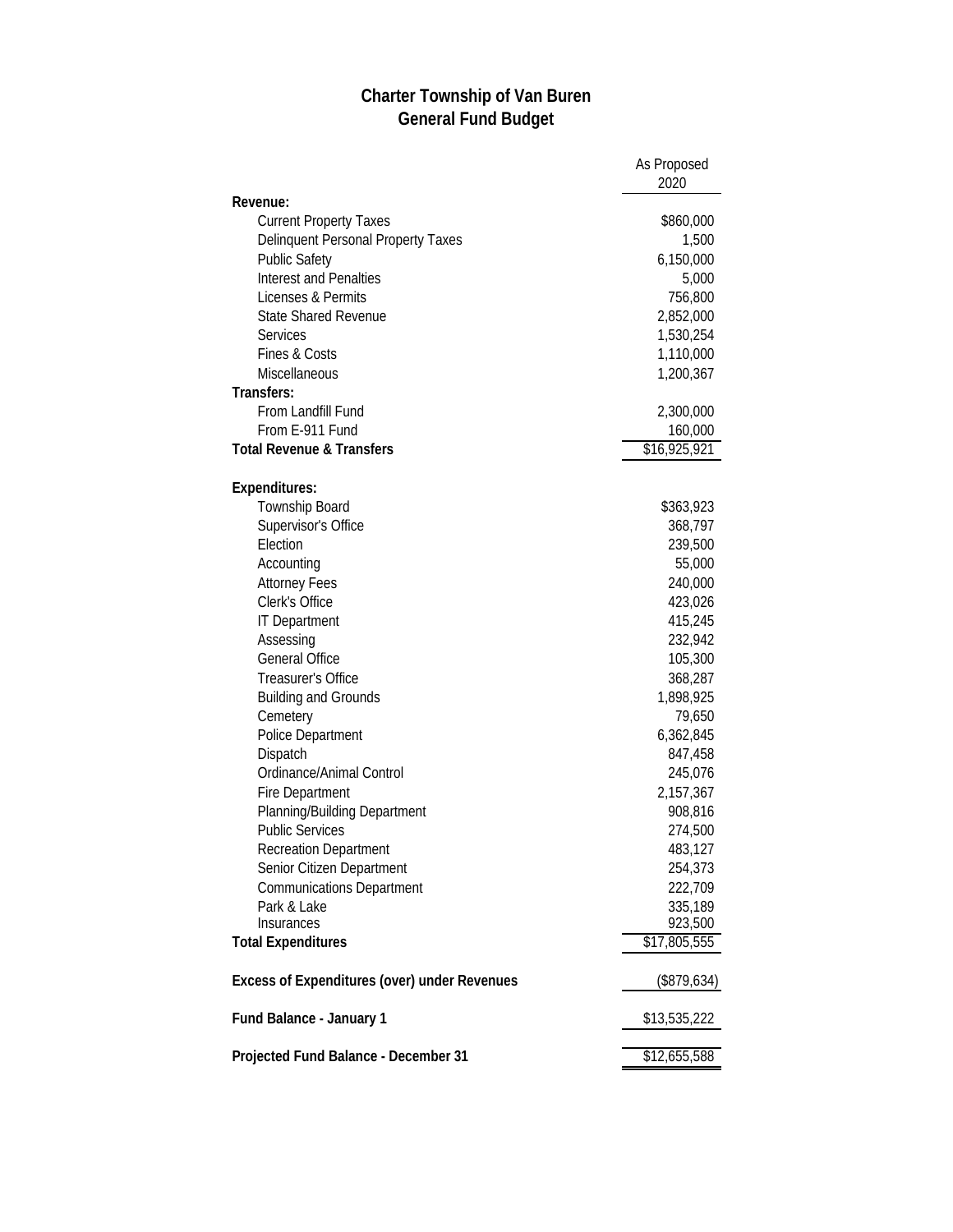### PROJECTED TAX INCREMENT REVENUE AND DEBT SERVICE COVERAGE

On August 6, 2003, the Van Buren Township Local Development Finance Authority (the "LDFA") issued its \$28,199,656.35 Tax Increment Bonds, Series 2003, maturing through April 1, 2032, portions of which were subsequently refunded in 2006 and 2015 (the "LDFA Bonds"). The LDFA Bonds are primarily secured by future tax increment revenues anticipated to be captured from the LDFA district consisting mainly of the Visteon Village Development Project. The LDFA Bonds are additionally secured by a limited tax full faith and credit general obligation pledge of the Township.

In 2009, Visteon filed for bankruptcy which ultimately resulted in a significant reduction to the taxable value of the Visteon Village Development. Beginning in 2019, the annual LDFA tax increment revenues along with other funds on hand by the LDFA were insufficient to meet the annual debt service requirements on the LDFA Bonds. The Township has implemented a plan to cover shortfalls in tax increment revenues in order to continue satisfying debt service payments on the LDFA Bonds. The Township is entitled to reimbursement from future tax increment revenues for any payments it makes to cover shortfalls in LDFA tax increment revenues. There is current ongoing litigation in the Wayne County Circuit Court which the Township initiated against Visteon seeking reimbursement for shortfalls in the LDFA tax increment revenues related to the Visteon Village Development.